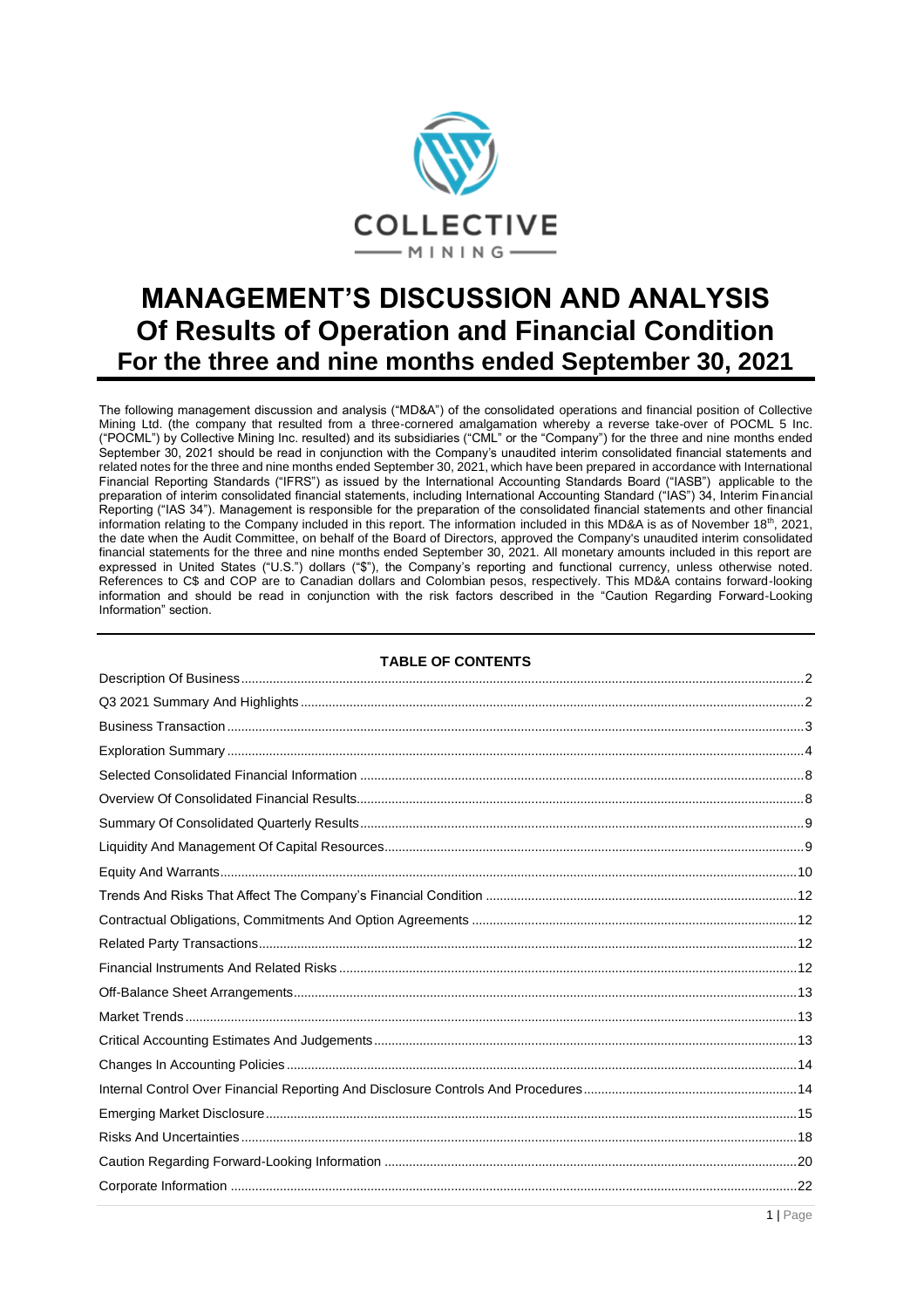# <span id="page-1-0"></span>**DESCRIPTION OF BUSINESS**

Collective Mining Inc. ("CMI" or "Old Collective") was incorporated under the Business Corporations Act (Ontario) on February 11, 2020. On May 20, 2021, CMI and POCML 5 Inc. ("POCML"), a company listed on the Toronto Stock Venture Exchange (the "TSXV"), completed a three-cornered amalgamation resulting in a reverse take-over of POCML by CMI (the "RTO" or the "RTO Transaction") with the resulting issuer now operating as Collective Mining Ltd. ("CML").

On May 20, 2021, pursuant to the closing of the RTO, CML's issued and outstanding common shares (the "Common Shares") were accepted for listing and began trading on the TSXV under the symbol "CNL".

The registered office for CML is located at 82 Richmond St E  $4<sup>th</sup>$  Floor Toronto, Ontario, Canada.

CML and its subsidiaries (collectively referred to as the "Company") is an early-stage exploration company and is principally engaged in the acquisition, exploration and development of mineral properties located in South America.

The Company currently holds mining applications and option agreements to explore and acquire two exploration projects in Colombia, South America, the San Antonio Project and the Guayabales Project.

# <span id="page-1-1"></span>**Q3 2021 SUMMARY AND HIGHLIGHTS**

#### **Q3 Business Highlights**

- As at August 9, 2021, the Company received total proceeds of \$10.8 million (C\$13.5 million) from the exercise of subscription warrants and finders' warrants as a result of the acceleration of the expiry date for such warrants. All remaining outstanding warrants have expired.
- On August 19, 2021, the Company announced the appointment of Ana Milena Vásquez as Executive Vice-President and Rodolfo Higuera as Vice-President of Sustainability.
- On September 7, 2021, the Company announced the appointment of Ashwath Mehra as Non-Executive Director.

Subsequent to quarter end:

- On October 12, 2021, the Company announced the appointment of Steven Gold as Vice President of Corporate Development and Investor Relations.
- On November 10, 2021, the Company filed the final short form base shelf prospectus, which will allow the Company to issue common shares, warrants, sus subscriptions receipts, units of debt securities among others for up to an aggregate total of C\$100,000,000 during the 25-months period that the base shelf prospectus remains effective until December 2023.

# **Q3 Exploration Highlights**

- On July 12, 2021, the Company released initial channel sampling results at the Donut target ("Donut") within the Guayabales Project. Results returned high-grade gold and silver assay results from a shallow underground tunnel. Mapping of this tunnel has exposed a gold-copper porphyry stockwork of veinlets with overprinting polymetallic vein systems.
- On July 29, 2021, the Company released initial channel and rock sampling at a recently discovered target area called the Box within the Guayabales Project. Assays returned promising gold and silver assay results from both vein and porphyry mineralized systems.
- On August 4, 2021, the Company released results from shallow underground channel sampling at its Olympus target within the Guayabales Project. The Olympus target is a NW trending mineralized corridor located in a porphyry intrusive. Gold and silver mineralization is hosted within multiple styles that include high grade vein, porphyry veinlet, breccia and disseminated systems.
- On September 13, 2021, the Company announced the beginning of drilling at the Donut target at the Guayabales Project.
- On September 16, 2021, the Company announced the discovery of a large gold porphyry stockwork system at surface within the Victory target Area at the Guayabales Project.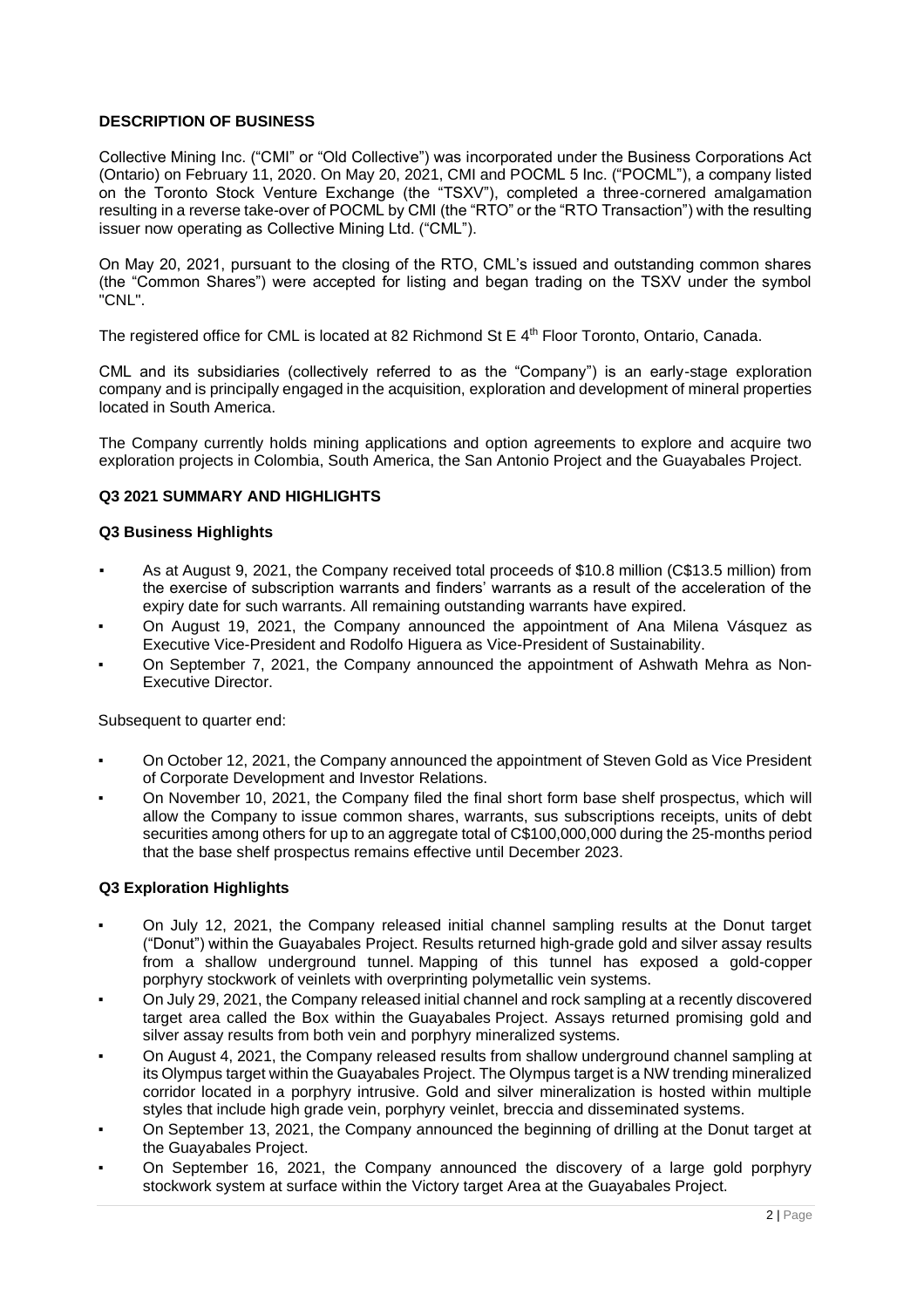On September 24, 2021, the Company filed a National Instrument 43-101 ("NI 43-101") Technical Report for its Guayabales Project, Colombia with an effective date of August 30, 2021.

Subsequent to quarter end:

- On October 5, 2021, the Company announced the initiation of drilling at the Box target, a large and mineralized outcropping gold-rich porphyry system.
- On October 18, 2021, the Company announced that it has made a significant discovery at the Donut target ("Donut"). Donut is the first of five outcropping and grassroot targets generated by the Company to be drilled at the Guayabales project.
- On October 27, 2021, the Company announced that it has made a significant grassroot discovery at the Pound target ("Pound") within its San Antonio project, Colombia. Pound is one of three targets the Company has generated at the San Antonio project.

## **Q3 Operating and Financial Results**

- Results for the three and nine months and nine months ended September 30, 2021 was net income of \$0.1 million and net loss of \$13.7 million, respectively (\$0.00 per share and \$0.42 per share, respectively).
- Exploration expense for the three and nine months ended September 30, 2021 was \$2.0 million and \$4.7 million, respectively, including \$0.3 million and \$1.9 million, respectively, relating to the San Antonio project and \$1.7 million and \$2.8 million, respectively, relating to the Guayabales project.
- Total RTO Transaction costs were \$1.5 million.
- Revaluation of warrants liability for the three and nine months ended September 30, 2021 was a gain of \$2.8 million and a loss of \$5.1 million, respectively.
- Operating cash outflow for the three and nine months ended September 30, 2021 was \$2.1 million and \$4.6 million, respectively.
- Net financing cash inflow for the three and nine months ended September 30, 2021 was \$10.0 million and \$23.1 million, respectively.
- A total of \$23.3 million (C\$28.6 million) was raised through equity financing and warrants and option exercises for the nine months ended September 30, 2021.
- Cash and cash equivalents at September 30, 2021 was \$19.7 million.

# <span id="page-2-0"></span>**BUSINESS TRANSACTION**

On May 20, 2021, Old Collective and POCML completed a business combination agreement whereby POCML acquired all the issued and outstanding shares of Old Collective through a three-cornered amalgamation and resulting in a reverse take-over of POCML by Old Collective (the "RTO" or the "RTO Transaction") and constituted POCML's qualifying transaction pursuant to TSXV Policy 2.4. The resulting issuer company was renamed to Collective Mining Ltd. ("CML" or the "Company").

Upon closing of the RTO Transaction, the issued and outstanding shares of Old Collective prior to the RTO was exchanged on a one for one basis for the Company's Common Shares while every four issued and outstanding shares of POCML prior to the RTO was exchanged for one Common Share of the Company. Management and directors of the Company were appointed by Old Collective.

As a result of the RTO Transaction, the Company recognized a total of \$nil and \$1.5 million, respectively, in the consolidated statement of operations and comprehensive loss for the three and nine months ended September 30, 2021 as public listing costs, representing the difference between the fair value of the shares issued to the original POCML shareholders and the fair value of POCML net assets acquired plus additional transaction costs incurred.

In connection with the RTO Transaction, the Company closed a non-brokered private placement for aggregate gross proceeds of C\$15 million in the form of subscription receipts at a price of C\$1.00 per subscription receipt ("Subscription Units") (the "Offering"). Each Subscription Unit consisted of one common share of the Company (a "Subscription Share") and a one-half share purchase warrant of the Company (each whole warrant, a "Subscription Warrant"). Each Subscription Warrant has an exercise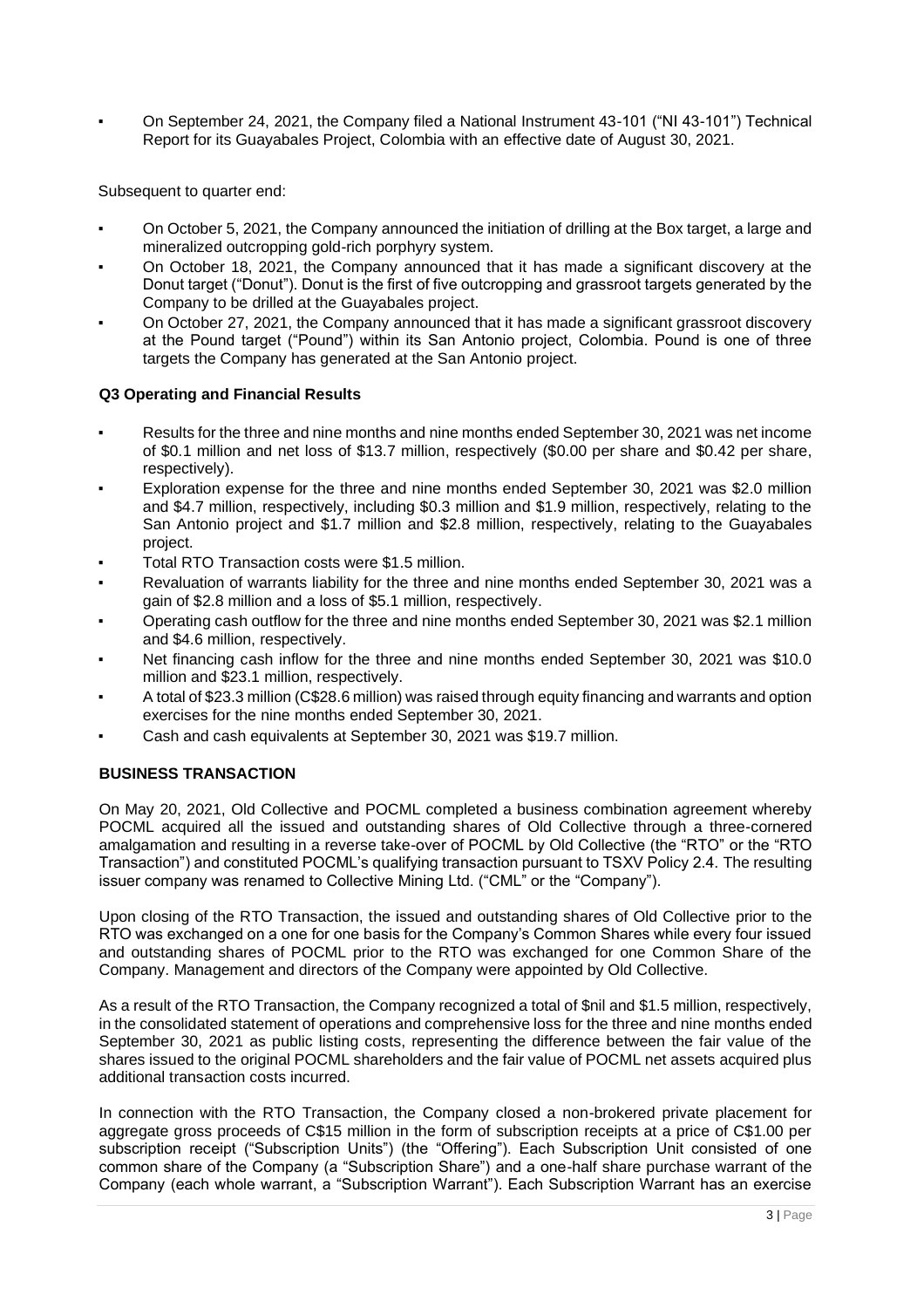price of C\$2.00 per share with an expiry date of May 20, 2024, subject to an accelerated expiry option.

In connection with the Offering, eligible finders were issued 534,500 Subscription Units representing 5% of the number of Subscription Units placed by such eligible finders (the "Finders' Units"). The Finders' Units are considered a cost of the Offering.

Following the completion of the RTO Transaction and the Offering, 37,651,965 Common Shares are held by shareholders of Old Collective and purchasers in the Offering, representing approximately 55% and 38%, respectively, of the total Common Shares on May 20, 2021. Shareholders of POCML prior to the RTO Transaction held approximately 7% of the total Common Shares on May 20, 2021.

On June 25, 2021, the Company issued a notice exercising its right to accelerate the expiry date of Subscription Warrants and warrants issued in connection with the Finders' Units (the "Finders' Warrants") to August 9, 2021. As at August 9, 2021, total proceeds of C\$13.5 million was received in respect of 6,495,000 exercised Subscription Warrants and 267,250 exercised Finders' Warrants. All remaining unexercised warrants have expired.

## <span id="page-3-0"></span>**EXPLORATION SUMMARY**

The following is a summary of exploration expenditures incurred for the three and nine months ended September 30, 2021 and 2020:

|                                |                |                   | 2020                   |              |         |
|--------------------------------|----------------|-------------------|------------------------|--------------|---------|
| For the three months ended     | <b>San</b>     |                   |                        |              |         |
| September 30                   | <b>Antonio</b> | <b>Guayabales</b> | Corporate <sup>1</sup> | <b>Total</b> | Total   |
|                                | S              | \$                | \$                     |              | \$      |
| Option payments and fees       | 51,597         | 289,553           |                        | 341,150      | 62,054  |
| Drilling services              | 37,000         | 372,804           |                        | 409,804      |         |
| Salaries and benefits          | 11,252         | 213,169           |                        | 224,421      |         |
| Field costs, surveys and other | 41,429         | 243,068           |                        | 284,497      | 174,076 |
| Consulting, professional fees  |                |                   |                        |              |         |
| and technical assistance       | 49,063         | 89,847            |                        | 138,910      | 12,600  |
| Assaying                       | 66,690         | 128,659           |                        | 195,349      |         |
| Transportation and meals       | 7,383          | 104,305           |                        | 111,688      | 8,727   |
| Geophysics                     |                | 172,217           |                        | 172,217      |         |
| Depreciation and amortization  | 14,455         | 18,009            |                        | 32,464       |         |
| Community expenses             | 5,620          | 21,781            |                        | 27,401       |         |
| Security                       |                | 14,741            |                        | 14,741       |         |
|                                | 284.489        | 1,668,153         |                        | 1.952.642    | 257,457 |

1 Corporate exploration relates to the evaluation of properties prior to the acquisition of the property or entering into an option agreement in respect of the property and general costs not directly attributable to a project.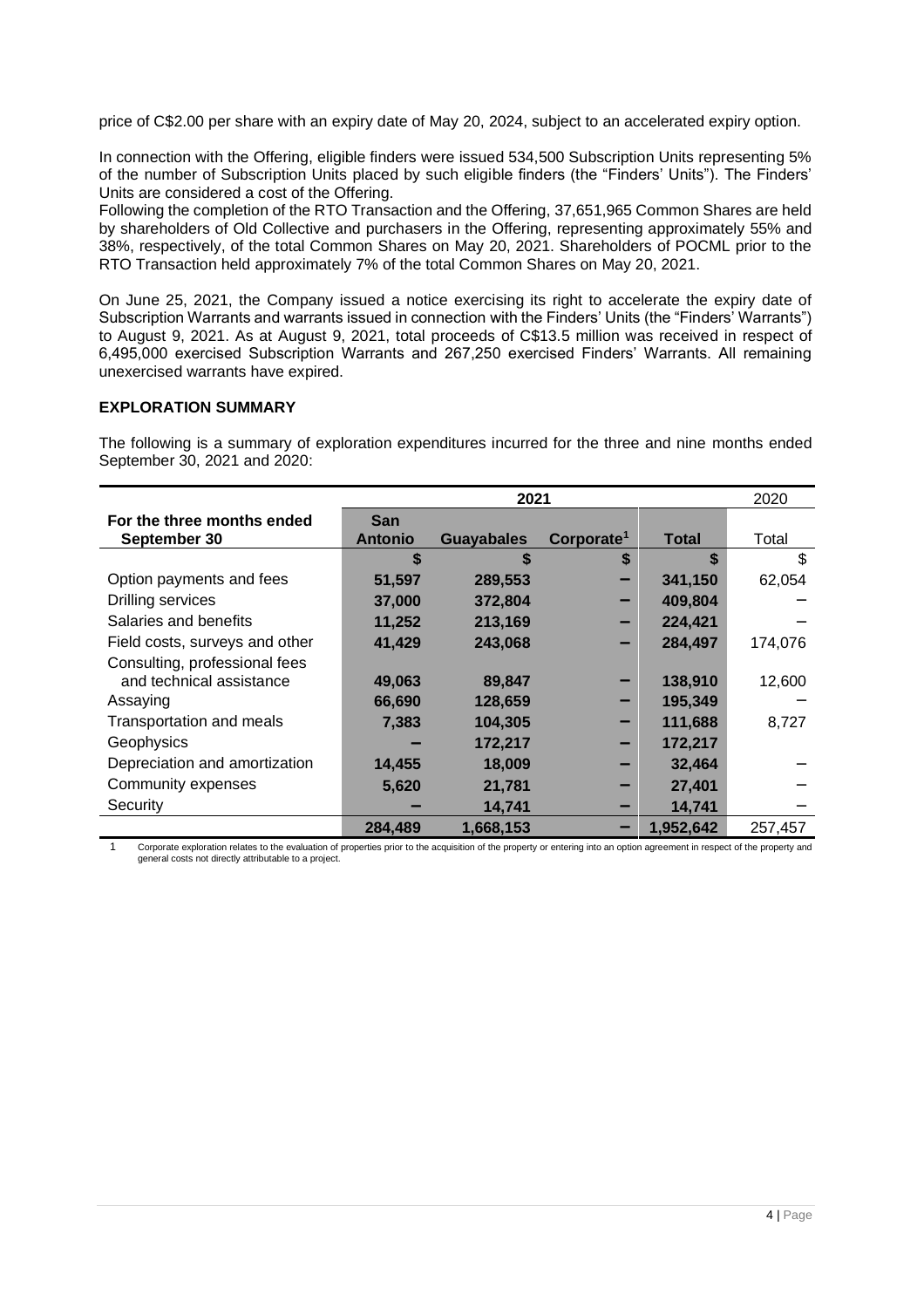|                                 |                | 2020 <sup>2</sup> |                        |              |         |
|---------------------------------|----------------|-------------------|------------------------|--------------|---------|
| For the nine months and         | <b>San</b>     |                   |                        |              |         |
| period ended September 30       | <b>Antonio</b> | <b>Guayabales</b> | Corporate <sup>1</sup> | <b>Total</b> | Total   |
|                                 | S              | \$                | S                      | S            | \$      |
| Option payments and fees        | 95,080         | 1,200,423         |                        | 1,295,503    | 466,860 |
| Drilling services               | 757,576        | 372,804           |                        | 1,130,380    |         |
| Salaries and benefits           | 270,205        | 292,472           |                        | 562,677      |         |
| Field costs, surveys and other  | 215,470        | 296,060           |                        | 511,530      | 174,076 |
| Consulting, professional fees   |                |                   |                        |              |         |
| and technical assistance        | 227,920        | 145,564           |                        | 373,484      | 12,600  |
| Assaying                        | 113,432        | 136,155           |                        | 249,587      |         |
| <b>Transportation and meals</b> | 89,466         | 125,359           | 5,400                  | 220,225      | 8,727   |
| Geophysics                      |                | 172,217           |                        | 172,217      |         |
| Depreciation and amortization   | 50,705         | 27,071            |                        | 77,776       |         |
| Community expenses              | 36,738         | 29,560            |                        | 66,298       |         |
| Security                        | 26,277         | 21,310            |                        | 47,587       |         |
|                                 | 1,882,869      | 2,818,995         | 5.400                  | 4.707.264    | 662.263 |

1 Corporate exploration relates to the evaluation of properties prior to the acquisition of the property or entering into an option agreement in respect of the property and general costs not directly attributable to a project.

2 For the period from February 11, 2020

# **San Antonio Project**

On July 9, 2020, the Company entered into an option agreement with a third party to acquire the San Antonio Project. The San Antonio Project is located approximately 80km south of Medellín and is situated in the Middle Cauca belt in the Department of Caldas, Colombia. The San Antonio Project is comprised of one exploration titles totaling 1,664 hectares and six applications totaling 2,893 hectares.

The option agreement provides the Company the right to explore, develop and acquire 100 percent of the property over a seven-year term, expiring on July 9, 2027, for total payments over the term of the agreement of \$2.5 million. The Company has the option to pay an additional \$2.5 million to the optionor upon reaching commercial production in exchange for the 1.5% NSR.

Option payments under the agreement are as follows:

| August 8, 2020                      | 30,000    |
|-------------------------------------|-----------|
| July 9, 2021                        | 50,000    |
| July 9, 2022                        | 100,000   |
| July 9, 2023                        | 150,000   |
| July 9, 2024                        | 250,000   |
| July 9, 2025                        | 420,000   |
| July 9, 2026                        | 750,000   |
| July 9, 2027                        | 750,000   |
|                                     | 2,500,000 |
| Upon reaching commercial production | 2,500,000 |
|                                     | 5,000,000 |

The Company may terminate the agreement at any time, upon notification to the optionor. In addition, the Company may acquire 100 percent of the property at any time prior to the expiration of the agreement by paying all remaining amounts under the agreement.

The exploration and development program, including the amount of expenditures, is at the sole discretion of the Company during the term of the agreement.

For the three and nine months ended September 30, 2021, the Company recognized a total of \$0.3 million and \$1.9 million, respectively (three months ended September 30, 2020 and period from February 11, 2020 to September 30, 2020 – \$0.1 million) as exploration and evaluation expense in the consolidated statement of operations and comprehensive loss in respect of the San Antonio Project.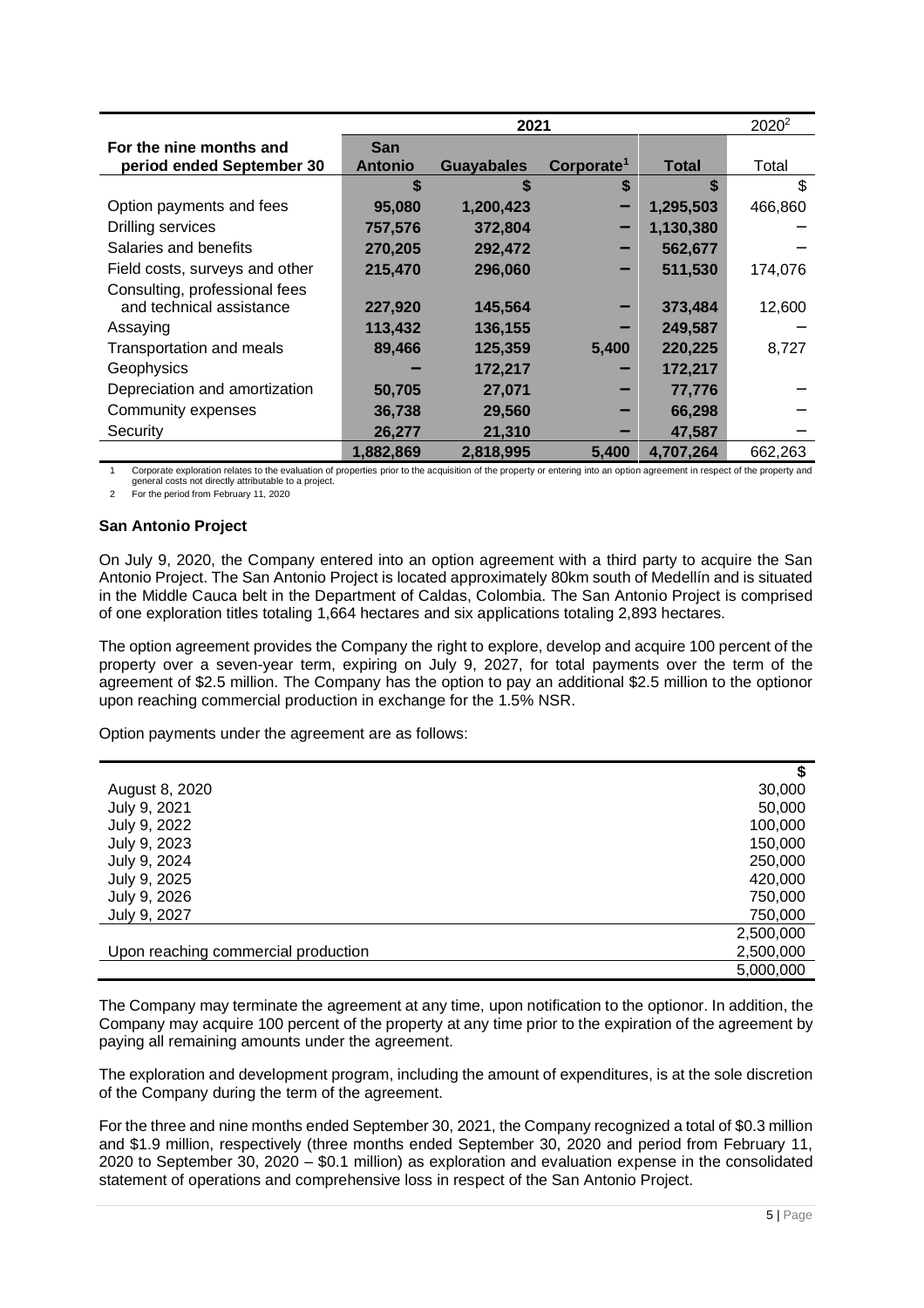## **Guayabales Project**

The Company entered into two option agreements (the "First Guayabales Option" and the "Second Guayabales Option") with third parties to explore, develop and acquire property within the Guayabales Project. The Guayabales Project is located in the Middle Cauca belt in the Department of Caldas, Colombia.The Guayabales Project is comprised of three exploration titles totaling 413 hectares and ten exploration applications totaling 2,990 hectors. Subsequent to quarter end, one exploration application totaling 1,710 hectares was converted to an exploration title.

For the three and nine months ended September 30, 2021, the Company recognized a total of \$1.7 million and \$2.8 million, respectively (three months ended September 30, 2020 and period from February 11, 2020 to September 30, 2020 – \$0.1 million and \$0.5 million, respectively) as exploration and evaluation expense in the consolidated statement of operations in respect of the Guayabales Project, including option payments of \$0.2 million and \$1.1 million, respectively (three months ended September 30, 2020 and period from February 11, 2020 to September 30, 2020 – \$nil and \$0.4 million, respectively). As at September 30, 2021, \$0.3 million was included in accounts payable and accrued liabilities, representing the unpaid portion of required minimum option payments.

Details of the two option agreements are as follows:

## *First Guayabales Option*

On June 24, 2020, the Company entered into the First Guayabales Option to acquire 100 percent of the property covered within the agreement. The terms of the agreement are as follows:

#### Phase 1:

The Company must incur a minimum of \$3 million of exploration and evaluation expenditures in respect of property within the First Guayabales Option and make total option payments of \$2 million over a maximum four-year term ending on or before June 24, 2024 in order to proceed to Phase 2 of the agreement.

#### Phase 2:

To acquire a 90% interest in the property within the First Guayabales Option, the Company must incur a minimum of \$10 million of exploration and evaluation expenditures in respect of such property and make total option payments of \$2 million payable in equal instalments of \$0.2 million semi-annually over a maximum six-year term, commencing after the end of Phase 1.

# Phase 3:

To acquire the remaining 10% interest in the property within the First Guayabales Option, the Company has the following options:

- acquire 0.625% annually to a total of 10% by paying \$0.25 million semi-annually, commencing at the end of Phase 2, to a total of \$8 million;
- make a one-time payment of \$8 million; or
- continually pay a 1% NSR commencing on the first calendar day of the month after 85% of the processing plant capacity has been achieved.

In addition, the Company is required to fund and complete all development and construction activities to bring the project to commercial production.

#### Summary:

The following is a summary of the option payments and exploration expenditures required to acquire 100% of the property under the First Guayabales Option: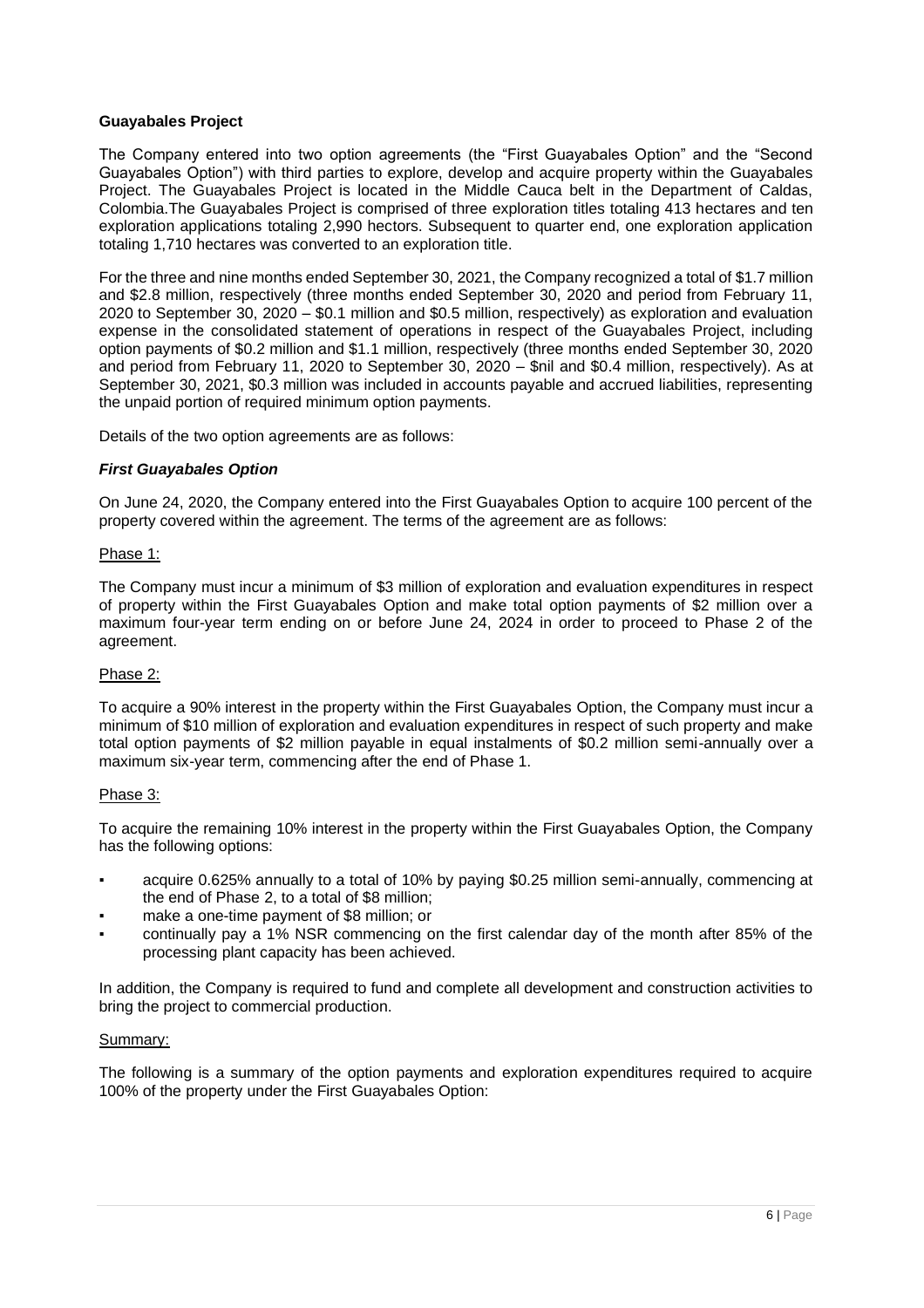|               |                          | Option<br><b>Payments</b> | <b>Exploration</b><br><b>Expenditures</b> | Total      |
|---------------|--------------------------|---------------------------|-------------------------------------------|------------|
|               |                          |                           | S                                         |            |
|               | June 24, 2020 - June 24, | 2,000,000                 | 3,000,000                                 | 5,000,000  |
| Total Phase 1 | 2024                     |                           |                                           |            |
|               | June 24, 2024 - June 24, | 2,000,000                 | 10,000,000                                | 12,000,000 |
| Total Phase 2 | 2030                     |                           |                                           |            |
| Total Phase 3 | To commercial production | 8,000,0001                |                                           | 8,000,000  |
|               |                          | 12,000,000                | 13,000,000                                | 25,000,000 |

Based on the assumption that the Company does not elect to pay the NSR.

The Company may terminate the agreement at any time, upon notification to the optionor.

For the three and nine months ended September 30, 2021, the Company recognized a total of \$1.3 million and \$1.7 million, respectively (three months ended September 30, 2020 and period from February 11, 2020 to September 30, 2020 – \$0.1 million and \$0.5 million, respectively) as exploration and evaluation expense in the consolidated statement of operations in respect of Phase I of the First Guayabales Option, including option payments of \$0.2 million and \$0.4 million, respectively (three months ended September 30, 2020 and period from February 11, 2020 to September 30, 2020 – \$nil and \$0.4 million, respectively).

As at September 30, 2021, the Company has recognized a total of \$1.8 million as exploration expenditures from inception of the agreement in respect of the minimum expenses required under the Phase I of the agreement.

# *Second Guayabales Option*

On January 4, 2021, the Company entered into the Second Guayabales Option. The terms of the agreement are as follows:

# Phase 1:

The option agreement provides the Company the right to explore the property within the Second Guayabales Option over a four-year term, expiring on January 2, 2025, for total payments over the term of the agreement of \$1.75 million, with minimum payments of \$0.7 million if the agreement is terminated on or before June 2, 2021 or \$1 million if the agreement is terminated on or before January 3, 2022.

# Phase 2:

The option agreement provides the Company the right to explore the property within the Second Guayabales Option over a second four-year term between January 2, 2025 to January 2, 2029 for total payments over the term of \$1 million.

# Phase 3:

Upon completion of Phase 2, the Company is required to pay a total of \$4.3 million over a two-year period ending on January 2, 2030 to acquire 100 percent of the property within the Second Guayabales Option.

The exploration and development program for the Second Guayabales Option, including the amount of expenditures, is at the sole discretion of the Company during the term of the agreement.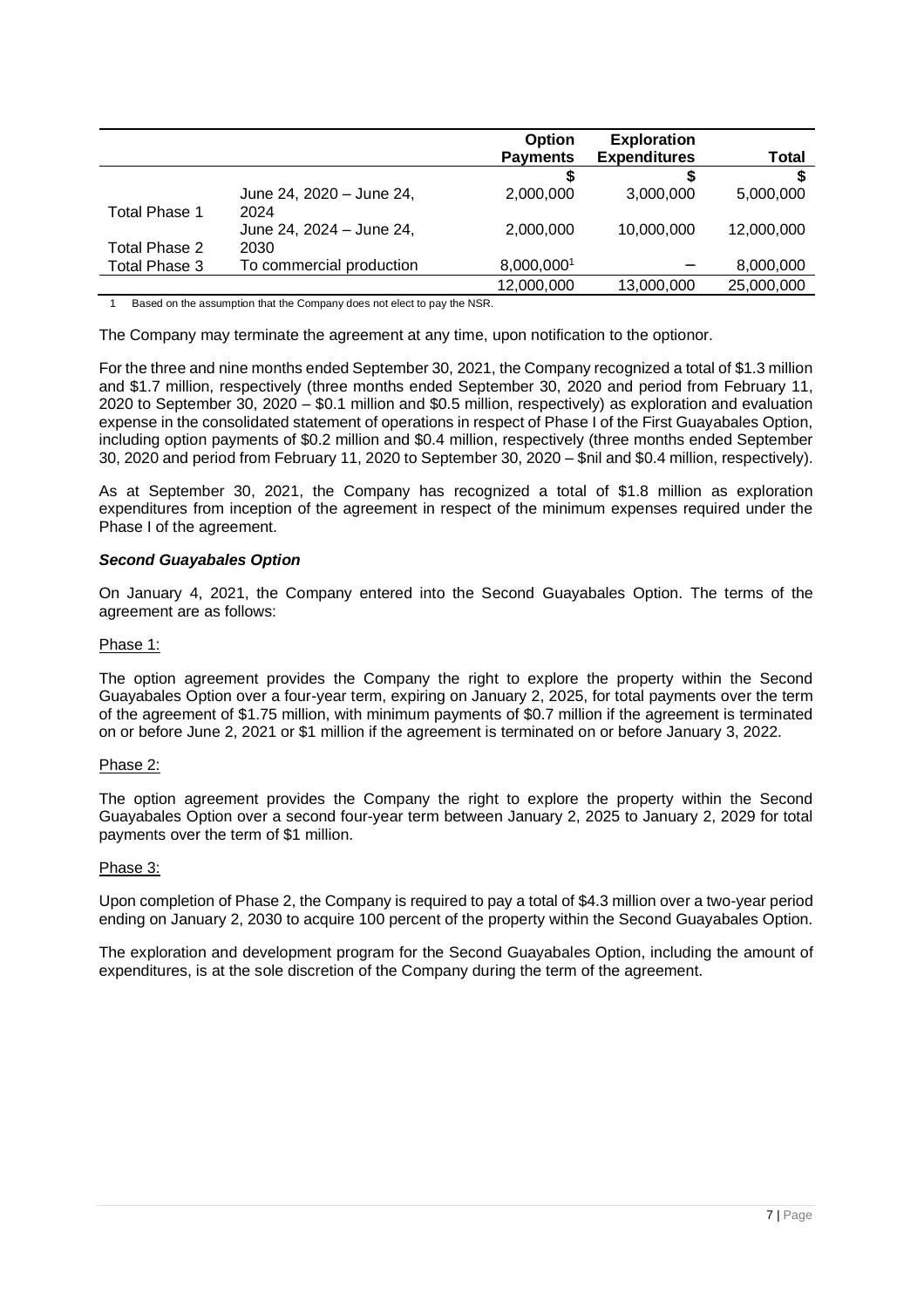#### Summary:

The following is a summary of the option payments to acquire the property under the Second Guayabales Option:

|                      | ۰D        |
|----------------------|-----------|
| <b>Total Phase 1</b> | 1,750,000 |
| Total Phase 2        | 1,000,000 |
| Total Phase 3        | 4,300,000 |
|                      | 7,050,000 |

The Company may terminate the agreement at any time, upon notification to the optionor.

# <span id="page-7-0"></span>**SELECTED CONSOLIDATED FINANCIAL INFORMATION**

|                                        | September 30, | December 31, |
|----------------------------------------|---------------|--------------|
| As at                                  | 2021          | 2020         |
|                                        |               |              |
| <b>Consolidated Financial Position</b> |               |              |
| Cash and cash equivalents              | 19,715,392    | 1,717,385    |
| Total assets                           | 20,291,893    | 2,337,576    |
| Working capital                        | 18,670,623    | 1,817,977    |
| Equity                                 | 19,039,937    | 1,893,041    |

|                                       | Three months ended |                   | Six months and period |            |
|---------------------------------------|--------------------|-------------------|-----------------------|------------|
|                                       | September 30       |                   | ended September 30    |            |
|                                       | 2021               | 2020 <sup>1</sup> |                       |            |
|                                       | S                  | \$                | S                     | \$         |
| <b>Consolidated Operating Results</b> |                    |                   |                       |            |
| Exploration and evaluation expense    | (1,952,642)        | (257, 457)        | (4,707,264)           | (662, 263) |
| Gain(loss) on revaluation of warrants |                    |                   |                       |            |
| liability                             | 2,854,405          | (60, 234)         | (5,087,559)           | (192, 353) |
| Net income (loss) and                 |                    |                   |                       |            |
| comprehensive income (loss)           | 133,788            | (366, 288)        | (13, 678, 509)        | (913, 725) |
| Basic and diluted income (loss) per   |                    |                   |                       |            |
| common share                          | 0.003              | (0.02)            | (0.42)                | (0.08)     |
|                                       |                    |                   |                       |            |
| <b>Consolidated Cash Flow</b>         |                    |                   |                       |            |
| Operating cash (outflow) inflow       | (2,103,114)        | 141,112           | (4, 575, 883)         | (428, 740) |
| Financing cash inflow                 | 10,003,959         | 450,302           | 23,063,099            | 1,046,596  |
| Net cash inflow, including foreign    |                    |                   |                       |            |
| exchange effect on cash balances      | 7,689,148          | 596.431           | 17,998,007            | 625.665    |

1 For the period from February 11, 2020

# <span id="page-7-1"></span>**OVERVIEW OF CONSOLIDATED FINANCIAL RESULTS**

The Company's results for three and nine months ended September 30, 2021 was net income of \$0.1 million (\$0.003 per share) and net loss \$13.7 million (\$0.42 per share), respectively (three months ended September 30, 2020 and period from February 11, 2020 to September 30, 2020 – \$0.4 million (\$0.02 per share) and \$0.9 million (\$0.08 per share), respectively) is mainly a result of the following:

- Exploration expenditures for the three and nine months ended September 30, 2021 were \$2.0 million and \$4.7 million, respectively (three months ended September 30, 2020 and period from February 11, 2020 to September 30, 2020 – \$0.3 million and \$0.7 million, respectively), including option payments totaling \$0.3 million and \$1.2 million, respectively (three months ended September 30, 2020 and period from February 11, 2020 to September 30, 2020 – \$0.03 million and \$0.4 million, respectively).
- General and administration expense for the three and nine months ended September 30, 2021 was \$0.6 million and \$1.9 million, respectively (three months ended September 30, 2020 and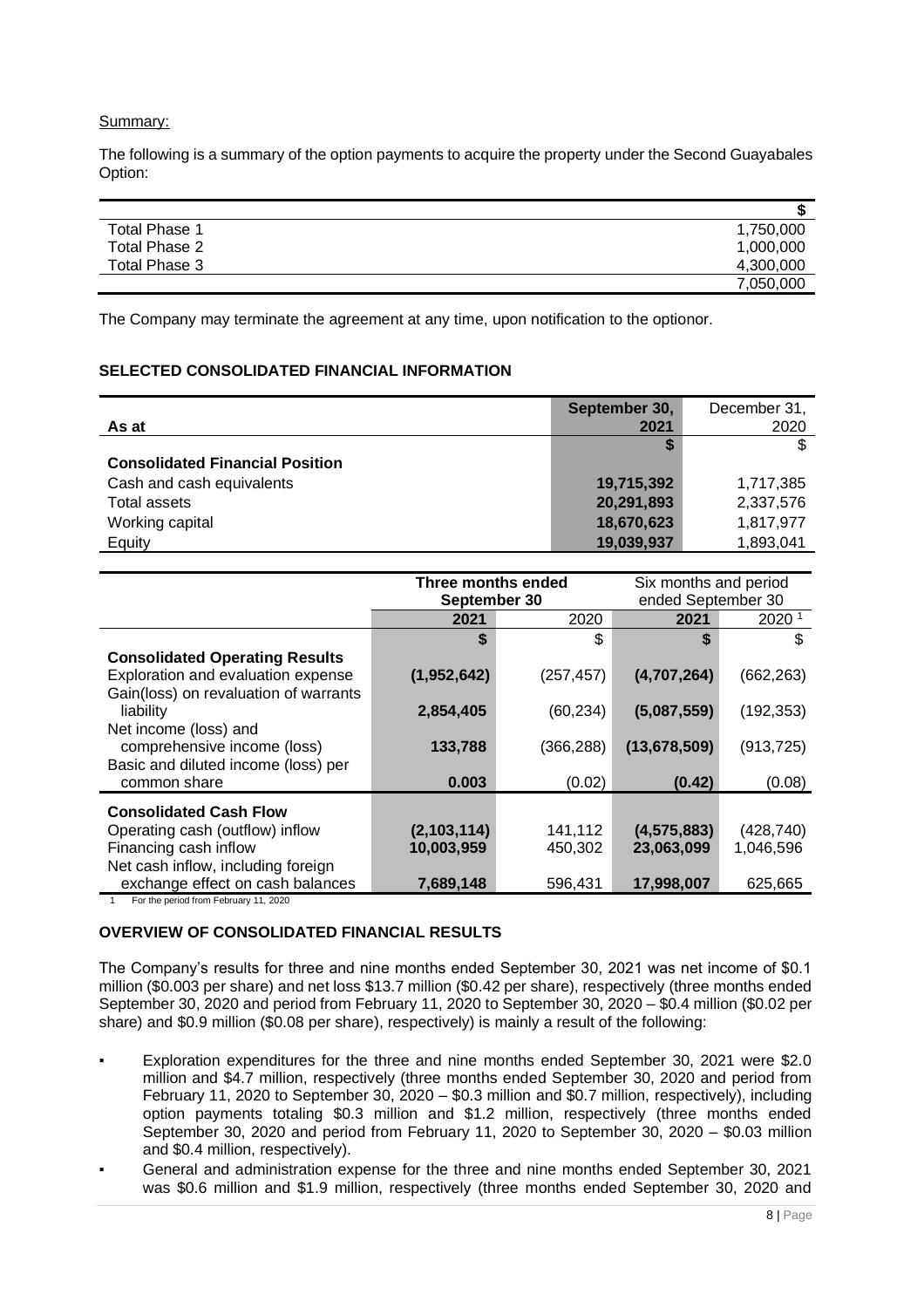period from February 11, 2020 to September 30, 2020 – \$0.1 million and \$0.1 million, respectively), including:

- o Compensation costs related to share-based payments for the three and nine months ended September 30, 2021 of \$0.2 million and \$0.6 million, respectively (three months ended September 30, 2020 and period from February 11, 2020 to September 30, 2020 – \$0.02 million).
- $\circ$  Share-based payments include 350,000 options and 940,000 options granted, respectively, during the three and nine months ended September 30, 2021 (three months ended September 30, 2020 and period from February 11, 2020 to September 30, 2020 – 1,300,000) with average grant date fair values of \$2.02 and \$1.00 per share, respectively (three months ended September 30, 2020 and period from February 11, 2020 to September 30, 2020 –\$0.23 per share).
- RTO Transaction and public listing expense of \$1.5 million.
- Revaluation of warrants liability for the three and nine months ended September 30, 2021 was a \$2.9 million gain and a \$5.1 million loss, respectively (three months ended September 30, 2020 and period from February 11, 2020 to September 30, 2020 – \$0.1 million and \$0.2 million, respectively).

# <span id="page-8-0"></span>**SUMMARY OF CONSOLIDATED QUARTERLY RESULTS**

The following table sets forth selected consolidated financial information, prepared in accordance with IFRS, for each of the Company's eight most recently completed quarters. The presentation currency and functional currency are U.S. dollars:

|                                                 | Q <sub>3</sub><br>2021 | Q <sub>2</sub><br>2021 | Q <sub>1</sub><br>2021                      | Q4<br>2020 | Q <sub>3</sub><br>2020 | Q <sub>2</sub><br>2020 | Q <sub>1</sub><br>2020* | Q <sub>4</sub><br>2019 |
|-------------------------------------------------|------------------------|------------------------|---------------------------------------------|------------|------------------------|------------------------|-------------------------|------------------------|
|                                                 |                        |                        |                                             |            |                        |                        |                         |                        |
| Net income (loss)                               | 133,788                | (11,719,806)           | $(2,092,492)$ (786,745) (366,288) (547,437) |            |                        |                        | __                      |                        |
| Basic and diluted<br>income (loss) per<br>share | 0.003                  | (0.38)                 | (0.09)                                      | (0.06)     | (0.02)                 | (0.05)                 |                         |                        |

\* From February 11, 2020, date of incorporation of Old CMI.

As the Company is currently in the exploration stage, variations in the quarterly results are mainly due to the exploration activities, the impact of fluctuation of exchange rates on cash balances and the revaluation of derivative instruments.

# <span id="page-8-1"></span>**LIQUIDITY AND MANAGEMENT OF CAPITAL RESOURCES**

The Company has no operating cash flow from a producing mine and therefore must utilize its current cash reserves and funds obtained from equity financing transactions, including the Offering (see "Business Transaction" in this MD&A) to fund its operating and exploration activities, including payments subject to exploration option agreements (see "Exploration Summary" in this MD&A).

The Company's objectives in managing capital are to ensure the entity continues as a going concern and to achieve optimal returns for its stakeholders. In addition, the Company will continue to assess new properties and seek to acquire an interest in additional properties if it believes there is sufficient potential, if they fit within the Company's overall strategic plan and if the Company has sufficient financial resources to do so. Management considers future capital requirements to sustain the future operation of the business, including current and new exploration program requirements, and assesses market conditions to determine when adjustments to the capital structure is appropriate.

For the nine months ended September 30, 2021, the Company raised \$23.3 million (C\$28.6 million) from the closing of the Offering (See the "Business Transaction" section in this MD&A) and the exercise of warrants and options (period from February 11, 2020 to September 30, 2020 – \$0.9 million through private equity financing, including the exercise of warrants).

As at September 30, 2021, the Company's cash and working capital position (current assets less current liabilities) was \$19.7 million and \$18.7 million, respectively. The Company will utilize its working capital towards general operating activities and the advancement of its exploration programs, including its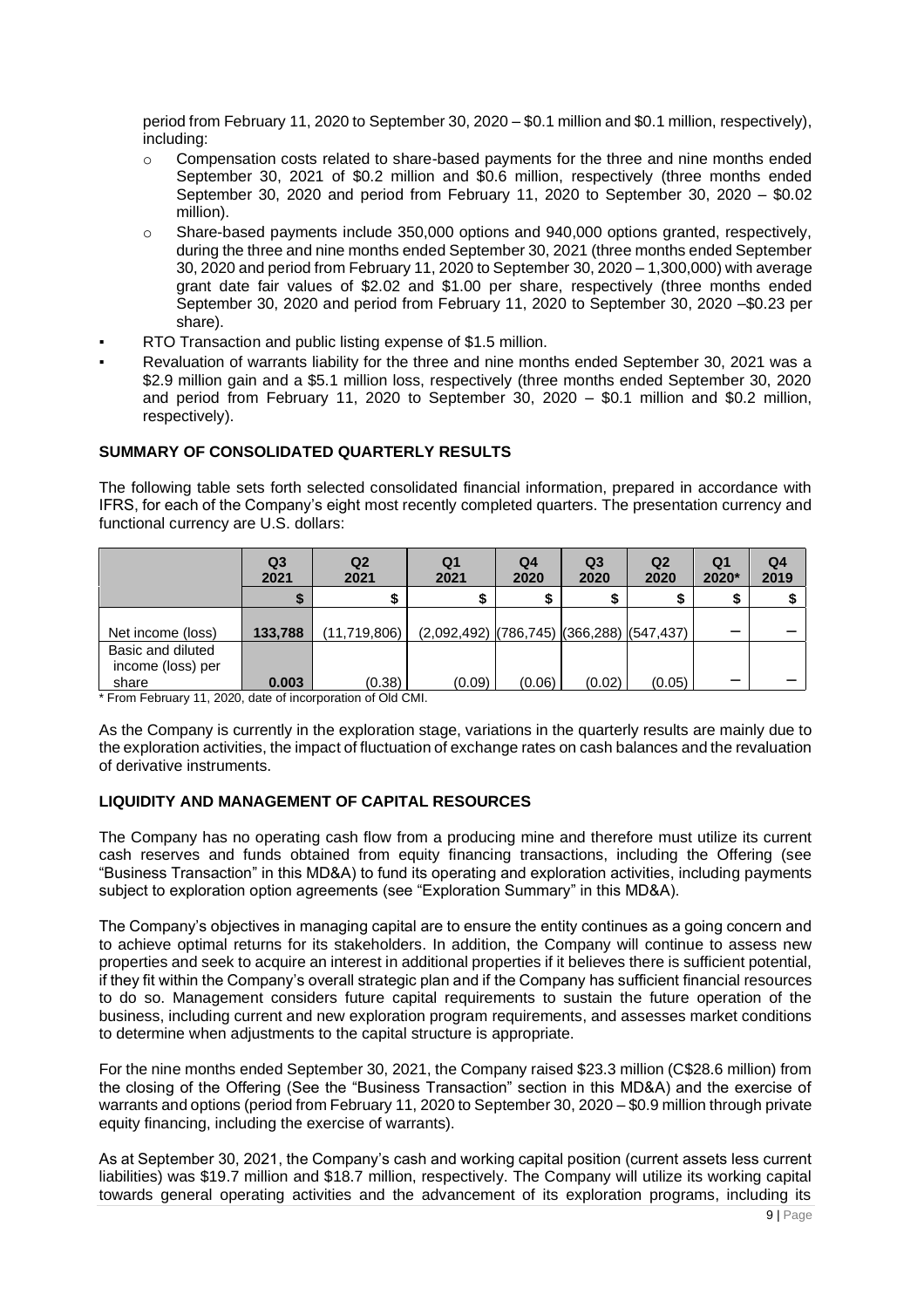obligations under its exploration option agreements (see "Exploration Summary" in this MD&A).

## **Cash Flow Items**

The following is a summary of the Company's cash flows for the three and nine months ended September 30, 2021 and 2020<sup>1</sup>:

|                                       |             | Three months ended | Six months and period |                   |  |
|---------------------------------------|-------------|--------------------|-----------------------|-------------------|--|
|                                       |             | September 30       | ended September 30    |                   |  |
|                                       | 2021        | 2020               | 2021                  | 2020 <sup>1</sup> |  |
|                                       |             |                    |                       |                   |  |
| Operating activities                  | (2,103,114) | 141,112            | (4, 575, 883)         | (428, 740)        |  |
| Financing activities                  | 10,003,959  | 450,302            | 23,063,099            | 1,046,596         |  |
| Investing activities                  | (23, 774)   | (2,932)            | (183, 956)            | (2,932)           |  |
|                                       | 7,877,071   | 588,482            | 18,303,260            | 614,924           |  |
| Foreign exchange on cash              | (187, 923)  | 7,949              | (305, 253)            | 10,741            |  |
| Net change in cash balances           | 7,689,148   | 596,431            | 17,998,007            | 625,665           |  |
| For the period from February 11, 2020 |             |                    |                       |                   |  |

## *Operating Activities*

Operating cash outflow for the three and nine months ended September 30, 2021 was \$2.1 million and \$4.6 million, respectively, compared to the \$0.1 million inflow and \$0.4 million outflow, respectively, for the three months ended September 30, 2020 and period from February 11, 2020 to September 30, 2020. The change is mainly due to the increase of exploration activities in 2021. *Financing Activities*

Net cash inflow from financing activities for the three and nine months ended September 30, 2021 was \$10 million and \$23.1 million, respectively, compared to \$0.5 million and \$1.0 million, respectively, for the three months ended September 30, 2020 and period from February 11, 2020 to September 30, 2020. The increase is due to the closing of the Offering in 2021 and the exercise of subscription warrants and finders' warrants (See the "Business Transaction" section in this MD&A).

## *Investing Activities*

Cash outflow for investing activities for the three and nine months ended September 30, 2021 was \$0.02 million and \$0.2 million, respectively, compared to \$0.003 million for the three months ended September 30, 2020 and period from February 11, 2020 to September 30, 2020 and relate to the acquisition of fixed assets.

#### <span id="page-9-0"></span>**EQUITY AND WARRANTS**

### **Fully Diluted Shares**

| As at                     | September 30,<br>2021   | December 31,<br>2020    |
|---------------------------|-------------------------|-------------------------|
| Shares issued             | 47,236,715              | 21,617,465              |
| Stock options outstanding | 2,400,000<br>49,636,715 | 2,120,000<br>23,737,465 |

#### **Share Capital**

As at September 30, 2021, the Company had a total of 47,236,715 Common Shares resulting from the issuance of shares resulting from the RTO Transaction, the Offering, private equity financing in 2020, including unit placements whereby both common shares and common share purchase warrants were issued, and the exercise of warrants and options.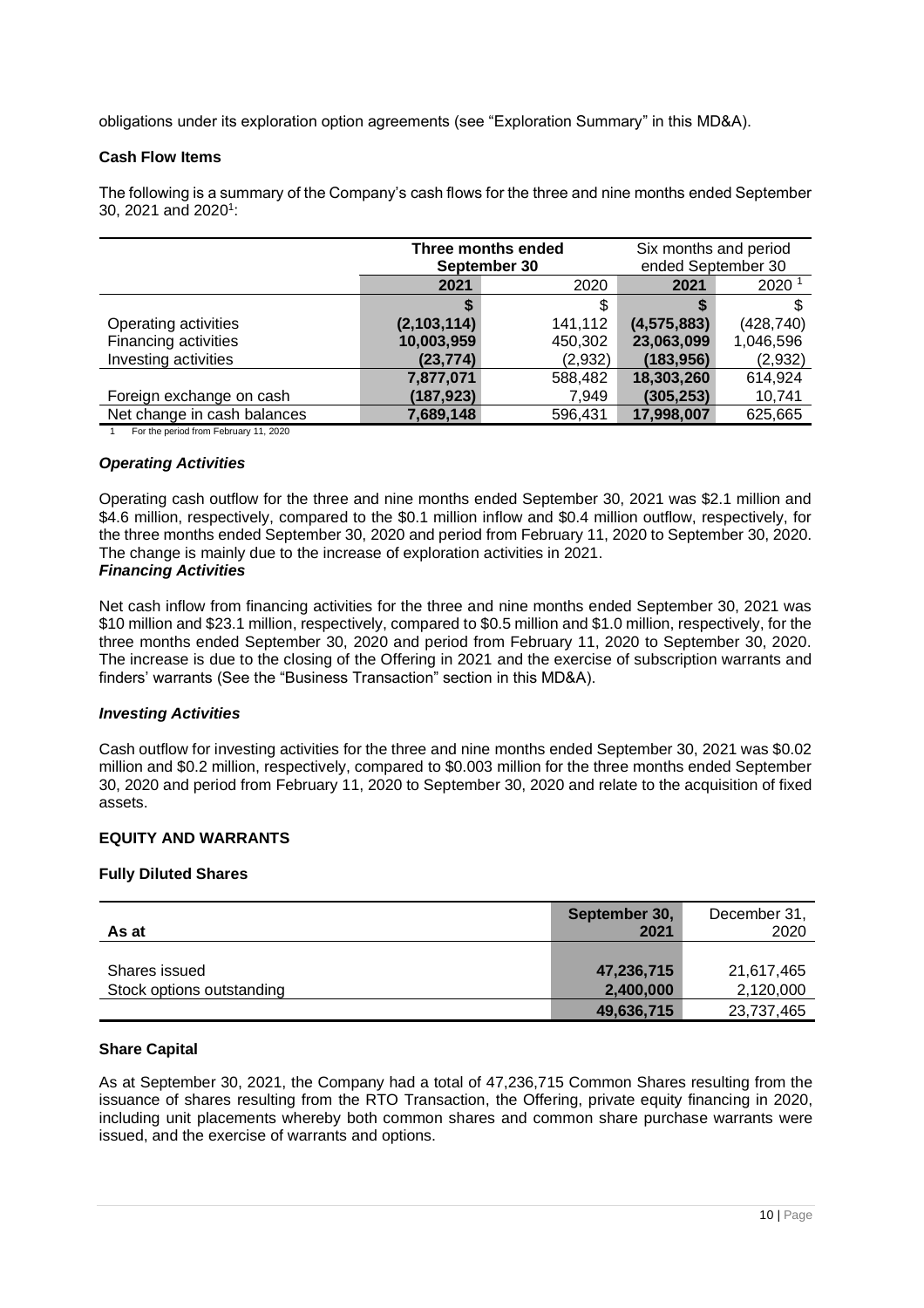Total proceeds raised for the nine months ended September 30, 2021 from the Offering was \$23.2 million (C\$28.5 million), including the exercise of warrants issued as part of the Offering. Proceeds from the Offering and unit placements in 2020 were allocated between shares and warrants issued on a pro-rata basis of their fair value within the unit using the Black-Scholes option pricing model to determine fair value for the warrants. See also the "Warrants" section of this MD&A.

Similarly, total financing costs of \$0.5 million for the Offering, including the value of the Finders' Units of \$0.4 million, was allocated between the Subscription Shares and the Subscription Warrants, with \$0.4 million recognized as a reduction of share capital and \$0.1 million recognized as financing cost in the consolidated statement of operations and comprehensive loss for the nine months ended September 30, 2021.

## **Warrants**

For the nine months ended September 30, 2021 and during 2020, the Company had warrants denominated in Canadian dollars. Proceeds from unit placements are allocated between shares and warrants issued on a pro-rata basis of their fair value within the unit. Fair value for the warrants is determined using the Black-Scholes option pricing model. See also the "Business Transaction" section of this MD&A.

Subscription Warrants were classified as derivative financial liabilities, presented as warrants liability on the consolidated statement of financial position and measured at fair value until the instruments were exercised or extinguished in the consolidated financial statements. Gains or losses arising from the revaluation of a Subscription Warrant on the date of exercise or on the financial reporting date was recognized in the consolidated statement of operations and comprehensive loss. Warrants issued and exercised in 2020 were accounted for in the same manner as Subscription Warrants.

The Finders' Units are accounted for under IFRS 2 – Share-Based Payments ("IFRS 2"), as they were issued in exchange for services and therefore, the value allocated to the Finders' Warrants are classified in warrants reserve, a component of contributed surplus, and are not subsequently revalued. The value of services received is determined to be the issue price of the Finders' Units on the date of issue, May 20, 2021, and were allocated between Finders' Shares and Finders' Warrants on a pro-rata basis of their fair value within the unit. Fair value for the Finders' Warrants was determined using the Black-Scholes option pricing model.

The issue date fair value on May 20, 2021 of the warrants liability in respect of the Subscription Warrants and the warrants reserve in respect of the Finders' Warrants was \$2.9 million and \$0.1 million, respectively.

For the three and nine months ended September 30, 2021, 6,495,000 Subscription Warrants and 267,250 Finders' Warrants were exercised, as a result of the Company exercising its right to accelerate the expiry date to August 9, 2021 and resulting in a total of \$10.8 million (C\$13.5 million) received by the Company. All remaining unexercised warrants expired. As at September 30, 2021, the balance of the warrants liability was \$nil. The fair value of the Subscription Warrants exercised was revalued to \$8.0 million and transferred to contributed surplus.

For the three and nine months ended September 30, 2021, the Company recognized a \$2.9 million derivative gain and a \$5.1 million derivative loss, respectively (three months ended September and period from February 11, 2020 to September 30, 2020 – derivative loss of \$0.1 million and \$0.2 million, respectively) in respect of the revaluation of warrants classified within warrants liability.

# **Options**

As at September 30, 2021, 2,400,000 (December 31, 2020 – 2,120,000) stock options were outstanding at an average exercise price of C\$1.00 (December 31, 2020 – C\$0.37), of which 903,335 (December 31, 2020 – nil) were exercisable. The exercise in full of the outstanding stock options would raise a total of approximately C\$2.4 million. Options expire between 2022 and 2026. However, management does not know when and how much will be collected from the exercise of such securities as this is dependent on the determination of the option holders and the market price of the Common Shares.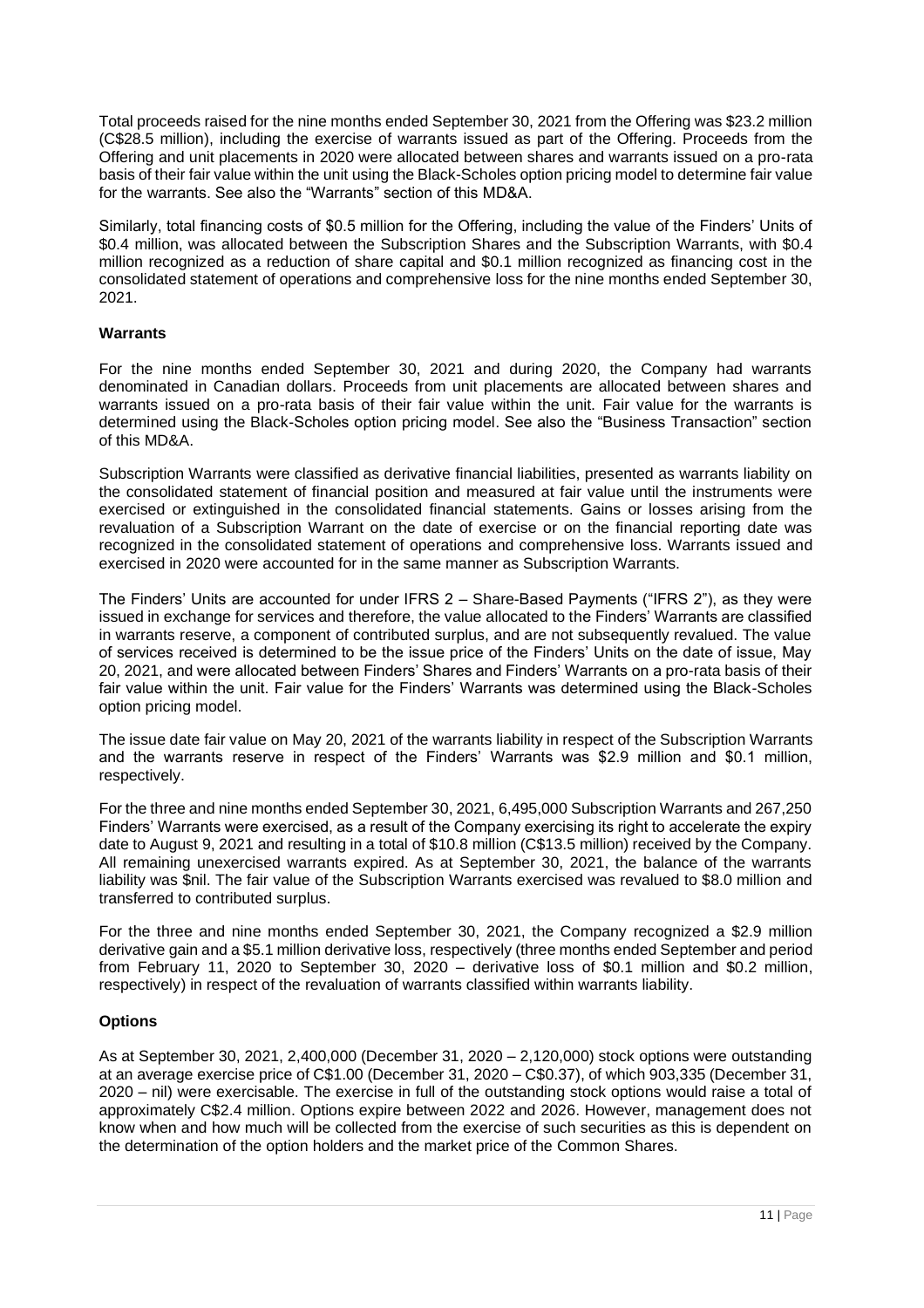## **Outstanding Equity and Warrants Data**

As of November 18, 2021, the Company had 47,386,715 Common Shares and a total of 2,450,000 share options outstanding to purchase Common Shares. All Subscription Warrants and Finders' Warrants have been exercised.

# <span id="page-11-0"></span>**TRENDS AND RISKS THAT AFFECT THE COMPANY'S FINANCIAL CONDITION**

Please see the "Market Trends" and "Risks and Uncertainties" sections of this MD&A for information regarding known trends, demands, commitments, events or uncertainties that are reasonably likely to have an effect on the Company's business and industry and economic factors affecting the Company's performance.

# <span id="page-11-1"></span>**CONTRACTUAL OBLIGATIONS, COMMITMENTS AND OPTION AGREEMENTS**

## **Contractual Obligations and Commitments**

As at September 30, 2021, the Company had the following contractual commitments and obligations:

|                                |           | Less than | $2 - 3$ | $4 - 5$ | <b>Greater than</b> |
|--------------------------------|-----------|-----------|---------|---------|---------------------|
|                                | Total     | 1 Year    | Years   | Years   | 5 Years             |
|                                |           |           | จ       | \$      |                     |
| Other lease commitments        | 50.263    | 50.263    |         |         |                     |
| Social and governance          |           |           |         |         |                     |
| commitments <sup>1</sup>       | 44.282    | 44.282    |         |         |                     |
| Service contracts <sup>2</sup> | 1,072,065 | 1,072,065 |         |         |                     |
|                                | 1,166,610 | 1,166,610 |         |         |                     |

1 Represents the strategic alliance executed with the Coffee Growers Committee of Caldas and the Municipality of Supia.

2 Represents drilling and induced polarization (IP) contracts.

# **Option Agreements**

The Company has the option to terminate its option agreements at any time. Future expenditures are therefore dependent on the success of exploration and development programs and a decision by management to continue or exercise its option(s) for the relevant project and agreement.

As at September 30, 2021, the timing of expenditures, including option payments, under the Company's option agreements are as follows:

|                                       |            | <b>Less than</b> | $2 - 3$   | $4 - 5$   | Greater than |
|---------------------------------------|------------|------------------|-----------|-----------|--------------|
|                                       | Total      | 1 Year           | Years     | Years     | 5 Years      |
|                                       |            |                  |           | S         |              |
| San Antonio Option                    | 4,920,000  | 100,000          | 400,000   | 1,170,000 | 3,250,000    |
| First Guayabales Option <sup>1</sup>  | 22,454,638 | 490,928          | 1,963,710 | 3,999,997 | 16,000,003   |
| Second Guayabales Option <sup>2</sup> | 6,350,000  | 300,000          | 500,000   | 500,000   | 5,050,000    |
|                                       | 33,724,638 | 890,928          | 2,863,710 | 5,669,997 | 24,300,003   |

1 Based on the assumption that the Company does not elect to pay the NSR. Timing of remaining required exploration expenditures are estimated by management. 2 Excludes required minimum option payments as at September 30, 2021, disclosed under the Contractual Obligations and Commitments section of this MD&A.

# <span id="page-11-2"></span>**RELATED PARTY TRANSACTIONS**

As at September 30, 2021, \$nil million (December 31, 2020 – \$0.01 million) is payable to an employee in respect of expenses incurred on behalf of the Company in 2020.

## <span id="page-11-3"></span>**FINANCIAL INSTRUMENTS AND RELATED RISKS**

All financial instruments are required to be measured at fair value on initial recognition. The fair value is based on quoted market prices, unless the financial instruments are not traded in an active market. In this case, the fair value is determined by using valuation techniques like discounted cash flows, the Black-Scholes option pricing model or other valuation techniques. Measurement in subsequent periods depends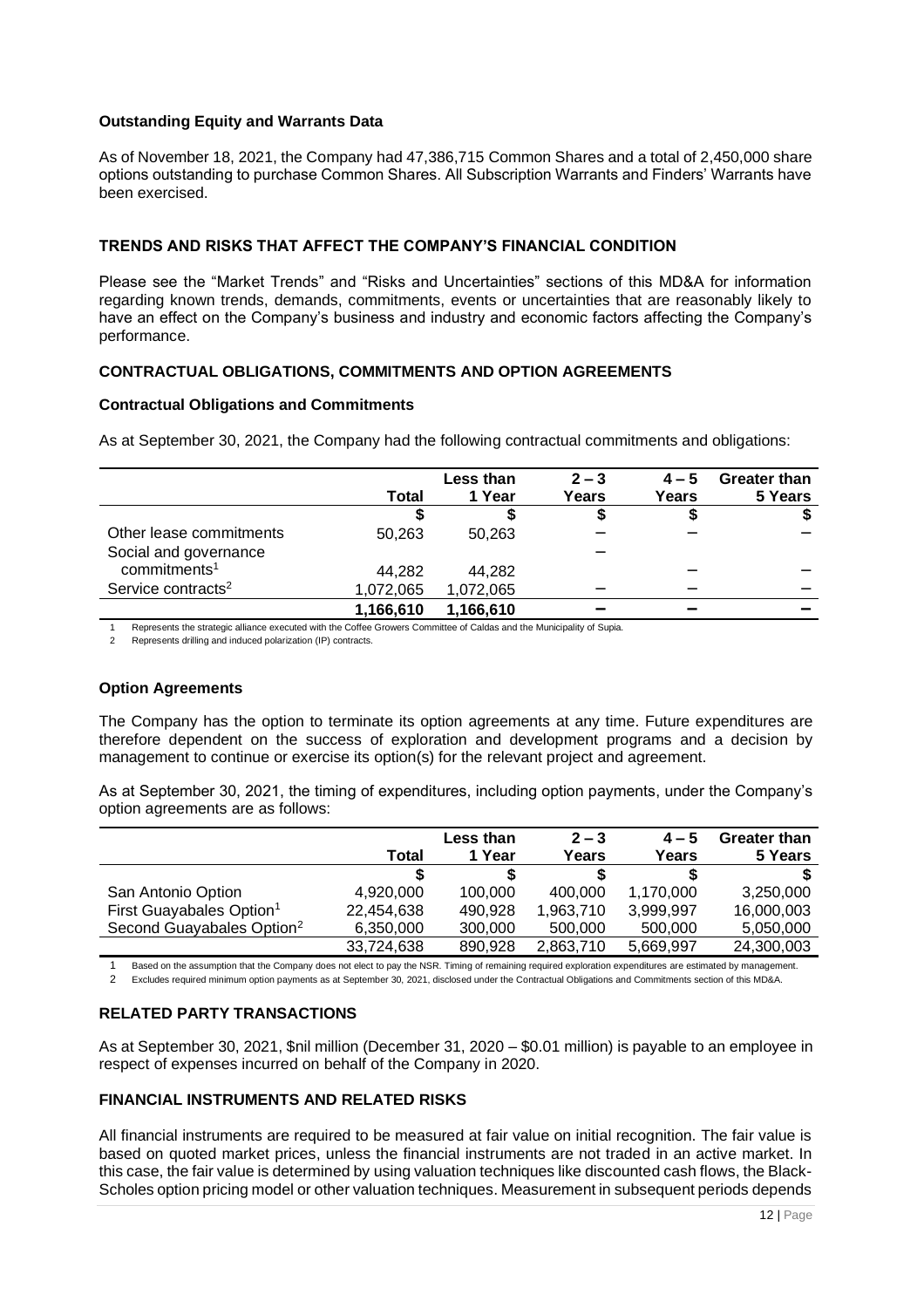on the classification of the financial instrument. A description of financial instruments and their fair value is included in the unaudited interim consolidated financial statements for the three and nine months ended September 30, 2021,

## <span id="page-12-0"></span>**OFF-BALANCE SHEET ARRANGEMENTS**

As of the date of this MD&A, the Company does not have any off-balance sheet arrangements that have, or are reasonably likely to have, a current or future effect on the results of operations or financial condition of the Company, including, without limitation, such considerations as liquidity and capital resources.

## <span id="page-12-1"></span>**MARKET TRENDS**

#### **Global Financial Market Conditions**

Events and conditions in the global financial markets, particularly over the last two years, continue to impact gold prices, commodity prices, interest rates and currency rates. These conditions, as well as market volatility, may have a positive or negative impact on the Company's operating costs, project exploration expenditures and planning of the Company's projects.

## **Gold Market**

The Company's economic assessment of its gold projects is impacted by the market-driven gold price. The gold market is affected by negative real interest rates over the near-to-medium term, continued sovereign debt risks, elevated geo-political risks, mine production and substantial above-ground reserves that can affect the price should a portion of these reserves be brought to market.

While many factors impact the valuation of gold, traditionally the key factors are actual and expected U.S. dollar value, global inflation rates, oil prices and interest rates.

The gold price has displayed considerable volatility in the last few years. Continued uncertainties in major markets, specifically in the U.S. and European countries, and increased trade tensions between the U.S. and China were the main driving forces in the demand volatility for gold. The daily closing spot gold price during 2021 was between \$1,684and \$1,943 per ounce, for an average price in 2021 of \$1,800 per ounce.

#### **Currency**

The Company's functional and reporting currency is the U.S. dollar. The key currencies to which the Company is exposed are the Canadian dollar and the Colombian peso, which have experienced volatility relative to the U.S. dollar over the last several years. Fluctuation of the Canadian dollar against the U.S. dollar has a direct impact on the Company as proceeds from equity financing are in Canadian dollars. However, the Company has mitigated the majority of this impact by converting a significant portion of proceeds received from the Offering to U.S. dollars. Fluctuation of the Colombian peso has a direct impact on the Company's exploration and operating activities.

The Company expects to have significant U.S. dollar and Colombian peso requirements, mainly in relation to exploration activities, salaries and exploration option payments. As at September 30, 2021, the Company held \$18.4 million in U.S. dollars, the equivalent of \$1.1 million in Canadian dollars, and the equivalent of \$0.2 million in Colombian pesos. Purchases of Canadian dollars and Colombian pesos will be required to meet the Company's obligations in local jurisdictions.

As at November 18, 2021, the Company held approximately \$18.3 million in cash and cash equivalents, of which \$16.4 million was in U.S. dollars, the equivalent of \$1 million in Canadian dollars, and the equivalent of \$0.9 million in Colombian pesos, representing approximately 90%. 5%, and 5%, respectively of total cash balances.

# <span id="page-12-2"></span>**CRITICAL ACCOUNTING ESTIMATES AND JUDGEMENTS**

Estimates and assumptions are continually evaluated and are based on historical experience and other factors, including expectations of future events that are believed to be reasonable under the circumstances. The determination of estimates requires the exercise of judgement based on various assumptions and other factors such as historical experience and current and expected economic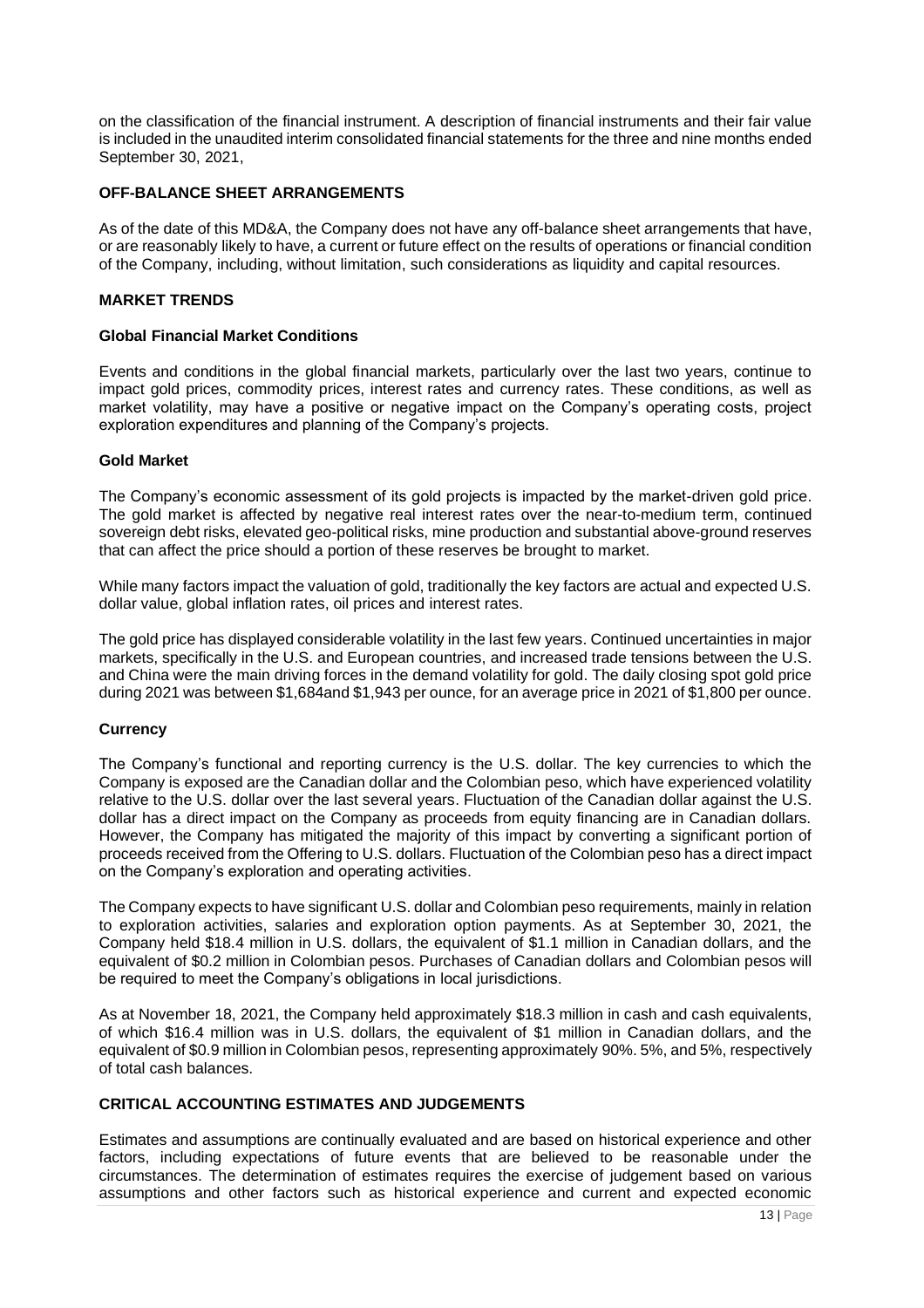conditions. Actual results could differ from those estimates.

Critical accounting estimates and assumptions as well as critical judgements in applying the Company's accounting policies are detailed in Notes 3 and 4 of the consolidated financial statements for the three and six months ended June 30, 2021, the first publicly available financial statements of the Company.

## <span id="page-13-0"></span>**CHANGES IN ACCOUNTING POLICIES**

#### **Future Accounting Changes**

The following revised standards and amendments, unless otherwise stated, are effective on or after January 1, 2022, with early adoption permitted, and have not been applied in preparing the consolidated financial statements. The Company does not plan to adopt any of these standards before they become effective.

## *IAS 1 – Presentation of Financial Statements*

IAS 1, Presentation of Financial Statements ("IAS 1") was amended to clarify the classification of liabilities between current and noncurrent to be based on the rights that exist at the end of the reporting period and that such classification is unaffected by the expectations of the entity or events after the reporting date. The changes must be applied retrospectively in accordance with IAS 8, Accounting Policies, Changes in Accounting Estimates and Errors ("IAS 8").

IAS 1 was also amended to help preparers in deciding which accounting policies to disclose in their financial statements.

These amendments are effective on or after January 1, 2023. The Company does not expect an impact to its consolidated financial statements on adoption.

## *IAS 16 – Property, Plant and Equipment*

IAS 16, Property, Plant and Equipment ("IAS 16") was amended to prohibit the deduction of proceeds from the sale of items produced from an item of property, plant and equipment while the entity is preparing the asset for its intended use. IAS 16 further clarifies that the financial performance of the asset is not relevant in the assessment of the technical and physical performance of the asset. The changes are effective on or after January 1, 2022.

The Company does not expect an impact to its consolidated financial statements on adoption as the Company does not expect to be in the construction phase at the time of adoption.

## <span id="page-13-1"></span>**INTERNAL CONTROL OVER FINANCIAL REPORTING AND DISCLOSURE CONTROLS AND PROCEDURES**

The Company's Chief Executive Officer and Chief Financial Officer are responsible for establishing and maintaining disclosure controls and procedures ("DC&P") and internal controls over financial reporting, as those terms are defined in National Instrument 52-109 – *Certification of Disclosure in Issuer's Annual and Interim Filings* for the Company. The Company's controls are based on the Committee of Sponsoring Organizations of the Treadway Commission (2013) framework.

There were no significant changes in the Company's disclosure controls and procedures and internal control over financial reporting, or in other factors that could significantly affect those controls subsequent to the date the Chief Executive Officer and Chief Financial Officer completed their evaluation as of September 30, 2021, nor were there any significant deficiencies or material weaknesses in the Company's internal controls identified requiring corrective actions.

The Company's management, with the participation of its Chief Executive Officer and Chief Financial Officer, has evaluated the effectiveness of the Company's disclosure controls and procedures. Based on such evaluation, the Company's Chief Executive Officer and Chief Financial Officer have concluded that, as of September 30, 2021, the Company's disclosure controls and procedures were effective to provide reasonable assurance that the information required to be disclosed by the Company in reports it files is recorded, processed, summarized and reported, within the appropriate time periods.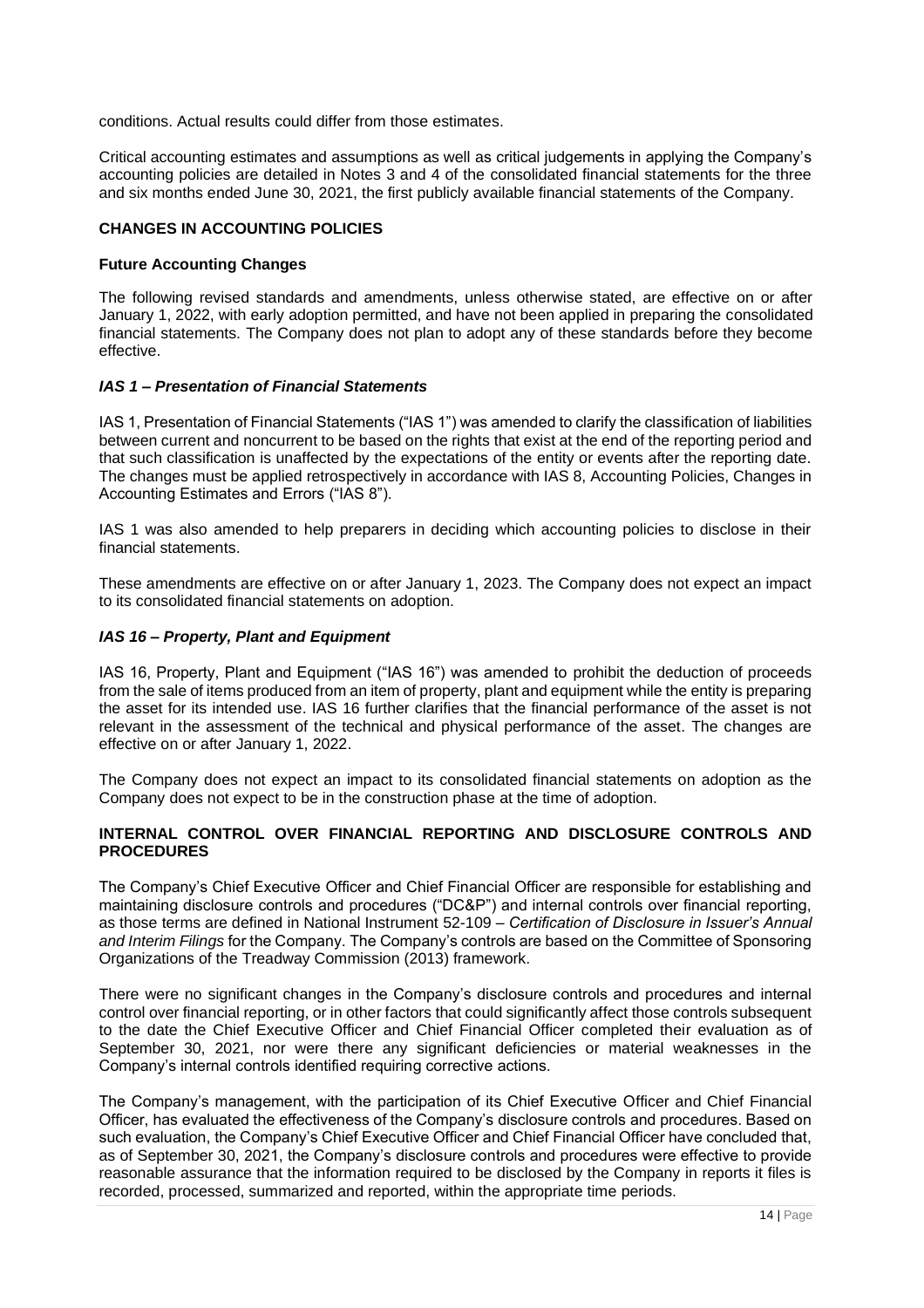The Company's management, including the Chief Executive Officer and the Chief Financial Officer, does not expect that its disclosure controls and internal controls over financial reporting will prevent or detect all errors and fraud. A cost-effective system of internal controls, no matter how well conceived or operated, can provide only reasonable, not absolute, assurance that the objectives of the internal controls over financial reporting are achieved.

# <span id="page-14-0"></span>**EMERGING MARKET DISCLOSURE**

## **Operations in an Emerging Market Jurisdiction**

The Company's mineral properties and principal business operations are located in a foreign jurisdiction, namely the Caldas department of Colombia. Operating in Colombia exposes the Company to various degrees of political, economic and other risks and uncertainties.

## **Board and Management Experience and Oversight**

Key members of the Company's management team and board of directors (the "Board") have extensive experience running business operations in Colombia. Mr. Ari Sussman, the Executive Chairman of the Company, was Chief Executive Officer and a director of Continental Gold Inc. ("Continental Gold"), and Paul Begin, the Chief Financial Officer and Corporate Secretary of the Company, was Chief Financial Officer of Continental Gold, which was the largest gold mining company in Colombia and the first to successfully permit and construct a modern large-scale underground gold mine in the country. Continental Gold was a former Toronto Stock Exchange-listed issuer, from March 2010 until it was acquired by Zijin Mining Group Co., Ltd. in March 2020 for over \$1.4 billion.

Mr. Ossma, the President and Chief Executive Officer of the Company, was the former Vice President, Legal of Continental Gold, and has over 20 years of legal experience in Colombian corporate, environmental, mining and energy law. As Vice President, Legal of Continental Gold, he oversaw the Colombian legal team and was responsible for all legal support efforts in the country.

Ms. García Botero, an independent director of the Company, is a resident of Colombia, and has worked in public finance, urban development, infrastructure, mining, energy, and public-private partnerships (PPPs) as an advisor or in various management positions at the National Planning Department, the Ministry of Finance, and the National Hydrocarbons Agency. From 2010 to 2012 she served as the Deputy Minister of Infrastructure at the Ministry of Transport (Colombia), and from 2012 to 2014 served as President of the National Mining Agency, Ministry of Mining and Energy (Colombia).

Ms. Ana Milena Vásquez, the Executive Vice-President of the Company, has extensive Colombian experience in mining, community and government affairs. Most recently, she held the position of Senior Vice-President of External Affairs and Sustainability at Continental Gold leading the environmental, sustainability, communications and international standards programs.

Each of Messrs. Ken Thomas and Paul Murphy, independent directors of the Company, were directors of Continental Gold until the sale of the company to Zijin Mining Group Co., Ltd. in 2020.

The Board, as well as management and consultants, are actively involved in technical activities, risk assessments and progress reports in connection with the Company's exploration activities. The Colombian resident Board and management members work directly with local contractors in an operational capacity, and are familiar with the laws, business culture and standard practices in Colombia, are fluent in Spanish, and are experienced in dealing with Colombian government authorities, including with respect to mineral exploration licensing, maintenance, and operations.

#### **Communication**

While the reporting language with the head office of the Company is English, the primary operating language in Colombia is Spanish. The senior management team in Colombia and Ms. García Botero, are bilingual in English and Spanish, and Mr. Sussman is fluent in English and conversationally fluent in Spanish. The Company maintains open communication with its Colombian operations through its partially bi-lingual Board, such that there are no language barriers between the Company's management and local operations.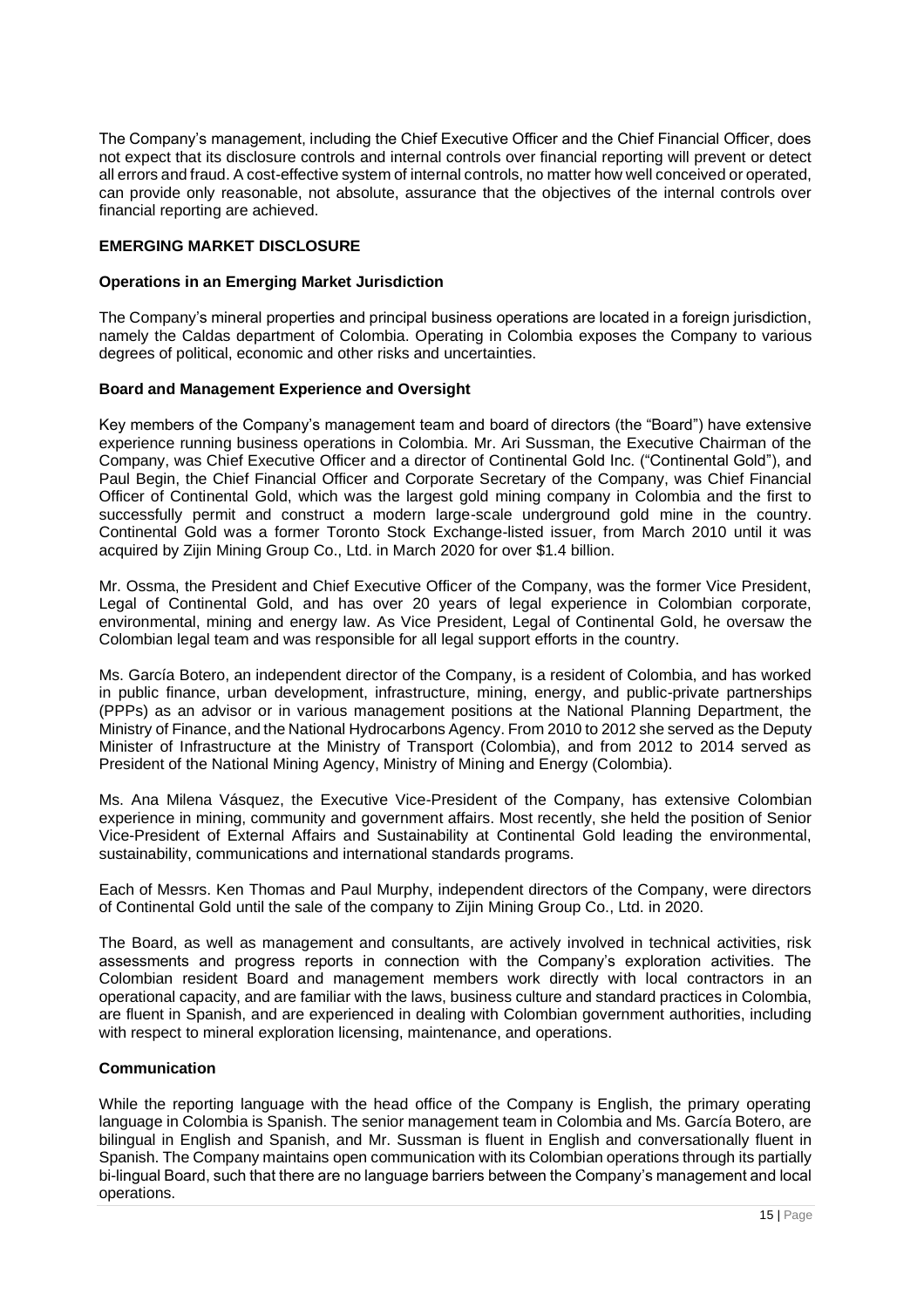The Company's management communicates with its in-country operations through phone and video calls and conferences, in-country work, meetings, e-mails and regular reporting procedures. [In addition,](https://lloredacamacho.com/)  [Collective retained Lloreda Camacho & Co., a law firm based in Bogota, Colombia, as its legal advisors](https://lloredacamacho.com/)  [for all Colombian related matters. Professionals at Lloreda Camacho & Co. acting on behalf of Collective](https://lloredacamacho.com/)  [are bilingual in both English and Spanish.](https://lloredacamacho.com/) 

# **Controls Relating to Corporate Structure Risk**

The Company has implemented a system of corporate governance, internal controls over financial and disclosure controls and procedures that apply to the Company and its two in-direct Colombian subsidiaries, Minerales Provenza S.A.S. and Minerales Campana S.A.S (collectively, the "Colombian Subsidiaries"), which are overseen by the Board and implemented by senior management.

The relevant features of these systems include direct oversight over the Colombian Subsidiaries' operations, as the sole director of each of the Colombian Subsidiaries is Omar Ossma, who is also the President and Chief Executive Officer of the Company. Since the Company indirectly holds all of the issued and outstanding equity interests of the Colombian Subsidiaries, the Company exercises effective control over the board of each of the Colombian Subsidiaries, as well as its composition.

Executive management and the Board prepare and review the Colombian Subsidiaries' financial reporting as part of preparing its consolidated financial reporting, and the Company's independent auditors review the consolidated financial statements under the oversight of the Company's Audit Committee.

# **Local Records Management**

The minute books and corporate records of each of the Colombian Subsidiaries are maintained and held by the Company at Carrera 15 No. 19 Sur 53, Medellin, Colombia. Senior management control these records and the Board and management team have full access.

## **Strategic Direction**

While the mining operations of each of the Company's subsidiaries are managed locally, the Board is responsible for the overall stewardship of the Company and, as such, supervises the management of the business and affairs of the Company. More specifically, the Board is responsible for reviewing the strategic business plans and corporate objectives, and approving acquisitions, dispositions, investments, capital expenditures and other transactions and matters that are material to the Company including those of its material subsidiaries

# **Disclosure Controls and Procedures**

The Company has a disclosure policy that establishes the protocol for the preparation, review and dissemination of information about the Company. This policy provides for multiple points of contact in the review of important disclosure matters, which includes input from Board members in Colombia.

# **CEO and CFO Certifications**

In order for the Company's Chief Executive Officer and Chief Financial Officer to be in a position to attest to the matters addressed in the quarterly and annual certifications required by National Instrument 52- 109 – Certification of Disclosure in Issuers' Annual and Interim Filings, the Company has developed internal procedures and responsibilities throughout the organization for its regular periodic and special situation reporting, in order to provide assurances that information that may constitute material information will reach the appropriate individuals who review public documents and statements relating to the Company and its subsidiaries containing material information, is prepared with input from the responsible officers and employees, and is available for review by the Chief Executive Officer and Chief Financial Officer of the Company in a timely manner.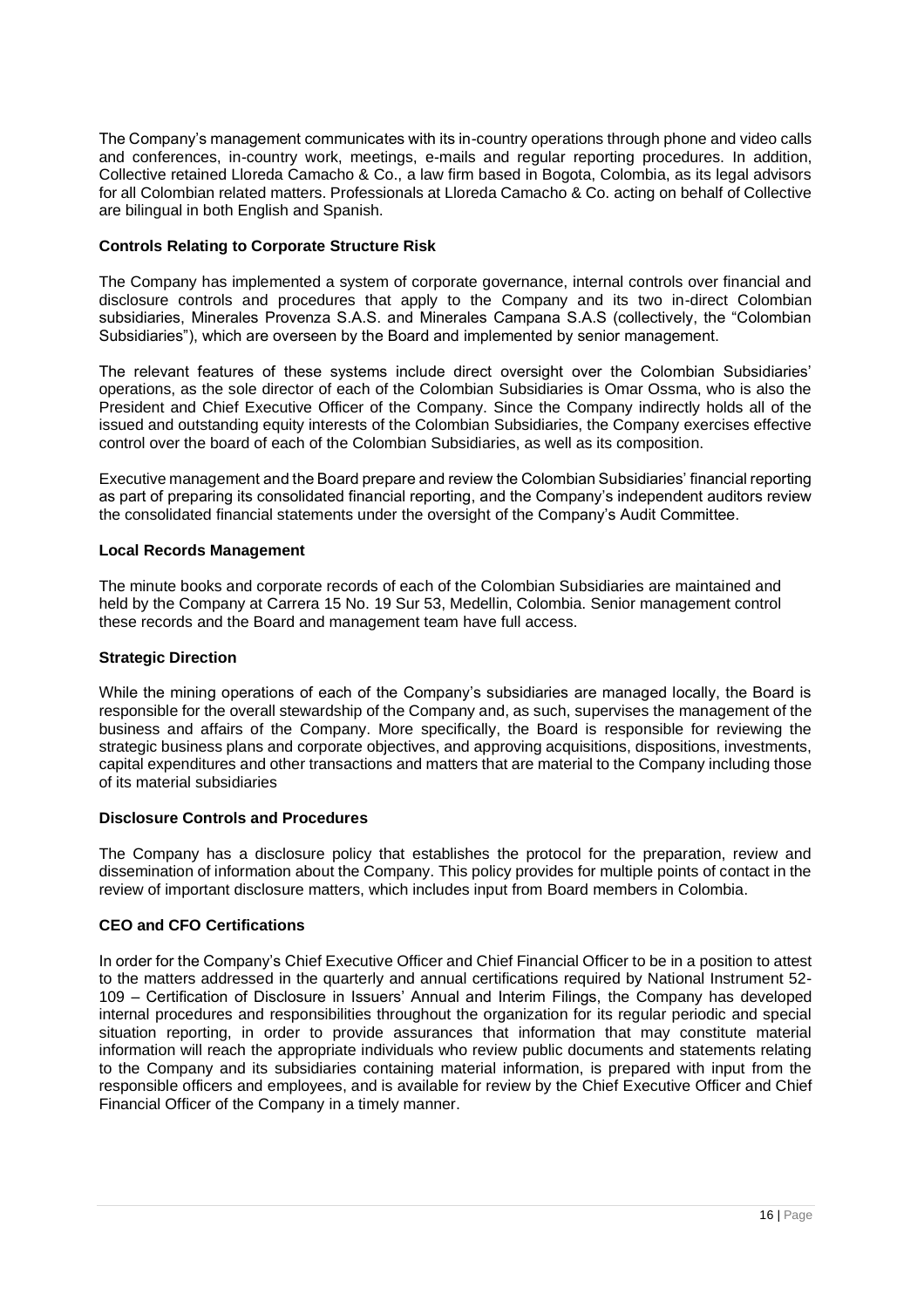## **Managing Cultural Differences**

Differences in cultures and practices between Canada and Colombia are addressed by the engagement of Colombian resident Board and management members, and local advisors, who have deep operational experience with the mineral exploration industry in Colombia and are familiar with the local laws, business culture and standard practices, have local language proficiency, are experienced in working in Colombia and in dealing with the relevant government authorities and have experience and knowledge of the local banking systems and treasury requirements. In addition, all of the Company's Board and management team members that are non-resident Colombians have been involved in the Colombian mineral exploration and development industry for over 10 years through their involvement with Continental Gold (as further described above), developing an understanding of the relevant cultural differences and helping in mitigating potential risks from cultural differences.

## **Transactions with Related Parties**

The Company is subject to applicable Canadian securities law and accounting rules with respect to approval and disclosure of potential related party transactions and has procurement and other policies in place which it follows to mitigate risks associated with potential related party transactions. The Company may in the future transact with related parties from time to time, in which case such related party transactions may require disclosure in the consolidated financial statements of the Company and in accordance with applicable Canadian securities laws.

## **Controls Relating to Verification of Property Interests**

The Company engaged a local team with broad experience in mining exploration in Colombia, as well as in legal, social and environmental matters. The lead team in Colombia was previously successful in licensing, building and putting into operation other mining projects in Colombia. This contributed to obtaining an understanding of the framework surrounding the good standing of the Company's properties and assets, from a legal, social and environmental perspective.

The lead team was tasked with the negotiation and acquisition of properties that comprise the San Antonio and Guayabales projects. The current President and Chief Executive Officer of the Company, Mr. Omar Ossma, who lead the negotiations and acquisitions of the Company current projects, is a licensed lawyer in Colombia, with more than 20 years of professional experience in Colombian corporate, environmental, mining and energy law, 15 of which have been dedicated to the mining and energy sectors. His knowledge of the legal framework of mineral properties and assets assisted the Company in negotiating and entering into legally binding agreements under Colombian law, ensuring the good standing of the Company´s rights over the acquired assets and properties.

The Company also retained an established and leading law firm based in Bogota, Colombia, as its legal advisors for all Colombian related matters, that is widely known for their mining practice. In addition to providing a wide array of legal services beginning from the date of incorporation of the Company's Colombian subsidiaries, the law firm also prepared and delivered title opinions with respect to the Company's current Colombian properties.

In addition, the Company retained two independent consulting firms specializing in the mining sector, with significant experience in social, engineering, environmental and other sustainability matters that prepared and delivered a due diligence report on the socio-economic and environmental conditions of the properties comprising the first and second Guayables options, and a baseline study report on the performance of certain socio-economic, health and safety measures in the property area.

## **License, Permitting and other Regulatory Approvals**

Based on consultations with its local advisers and government authorities, the Company satisfied itself that it has obtained all required permits, licenses and other regulatory approvals to carry out its business in Colombia. The table set out below details which material permits, business licenses and other regulatory approvals are required for the Company to carry out its business operations in Colombia.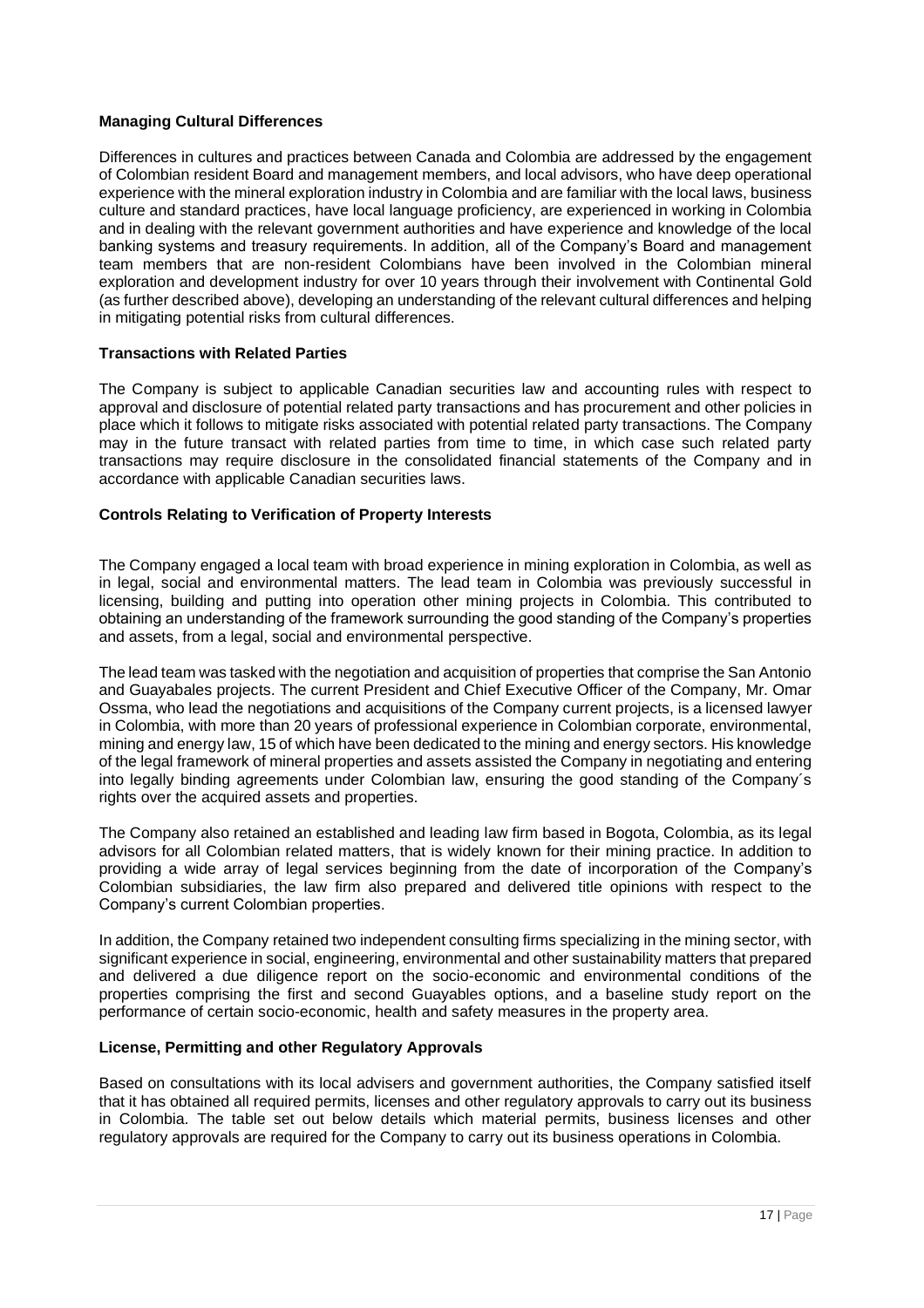| Material permit, license and/or other regulatory<br>approval required to conduct operations                                                                                                                                                                                                                                                                | Material permit, license and/or regulatory<br>approval obtained by the Company                                                                                                                                                                                                                                                                                                                                                   |  |  |
|------------------------------------------------------------------------------------------------------------------------------------------------------------------------------------------------------------------------------------------------------------------------------------------------------------------------------------------------------------|----------------------------------------------------------------------------------------------------------------------------------------------------------------------------------------------------------------------------------------------------------------------------------------------------------------------------------------------------------------------------------------------------------------------------------|--|--|
| Operating as a company requires a Public<br>commercial registry before the Chamber of<br>Commerce. This registry also activates a Tax<br>Registry.                                                                                                                                                                                                         | Obtained.                                                                                                                                                                                                                                                                                                                                                                                                                        |  |  |
| Prospecting activities (all exploration excluding<br>drilling) are free activities in Colombia, and require<br>no permit, other than authorization for land access<br>from private owner.                                                                                                                                                                  | The Company generally negotiates land access<br>permits in advance to its operations. Currently, the<br>Company has all required land access permits for<br>its current prospecting campaign.                                                                                                                                                                                                                                    |  |  |
| Drilling activities require a valid mining right and/or<br>mining title granted by the National Mining<br>Authority;                                                                                                                                                                                                                                       | The Company is conducting exploration activities<br>on mining titles LH0071-17, 781-17, HI8-15231<br>and IIS-10401 which are validly granted mining<br>titles.                                                                                                                                                                                                                                                                   |  |  |
| Drilling activities will require authorization for land<br>access from private owner.                                                                                                                                                                                                                                                                      | The Company generally negotiates land access<br>permits in advance to its operations. Currently, the<br>Company has all required land access permits for<br>its current drilling campaign.                                                                                                                                                                                                                                       |  |  |
| Exploration activities are not subject to<br>environmental license, however, if the activities<br>require the use of natural renewable resources<br>(such as water catchments, dumpings and<br>timbering, amongst others) the Company will<br>require a filing, and further permission, before the<br>regional environmental corporation in the territory. | The Company has been granted water rights for<br>the IIS-10401 mining title. The Company has filed<br>for water rights for the 781-17 mining title, and is<br>awaiting grant of such rights. The Company will<br>also be filing for water rights for the HI8-15231<br>and LH0071-17 mining titles. Until the Company is<br>granted water rights, it will continue to purchase<br>water in bulk to perform its drilling campaign. |  |  |
| Construction of a mining project, and its operation<br>requires an environmental license granted by an<br>environmental authority.                                                                                                                                                                                                                         | The Company is not currently in a position to<br>advance either of its properties to the<br>development and construction phase of a mining<br>project, therefore it does not require an<br>environmental license at this time.                                                                                                                                                                                                   |  |  |
| Construction of a mining project, and its operation<br>requires a work plan approved by the applicable<br>mining authority.                                                                                                                                                                                                                                | The Company is not currently in a position to<br>advance either of its properties to the<br>development and construction phase of a mining<br>project, therefore it does not require a work plan at<br>this time.                                                                                                                                                                                                                |  |  |

# <span id="page-17-0"></span>**RISKS AND UNCERTAINTIES**

The business of the Company is subject to a variety of risks and uncertainties. Investment in Common Shares should be considered highly speculative and involves a high degree of risk due to the nature of the Company's business and the present stage of development, production and exploration and the location of its properties in Colombia. Readers should carefully consider the risks disclosed in this MD&A,

the MD&A for the three and six months ended June 30, 2021 and the unaudited interim consolidated

financial statements for the three and nine months ended September 30, 2021. These risk factors are not a definitive list of all risk factors associated with an investment in the Company or relating to the Company's operations and any of these risk elements could have a material adverse effect on the business of the Company.

# **Foreign Country Risk**

The Company's principal mineral properties are located in rural Colombia. Over the past 15 years the Government of Colombia has made strides in improving the social, political, economic, legal and fiscal regimes. However, operations in Colombia are still subject to risk due to the potential for social, political, economic, legal and fiscal instability. The government in Colombia faces ongoing problems including, but not limited to, unemployment and inequitable income distribution and unstable neighboring countries. The instability in neighboring countries could result in, but not limited to, an influx of immigrants which could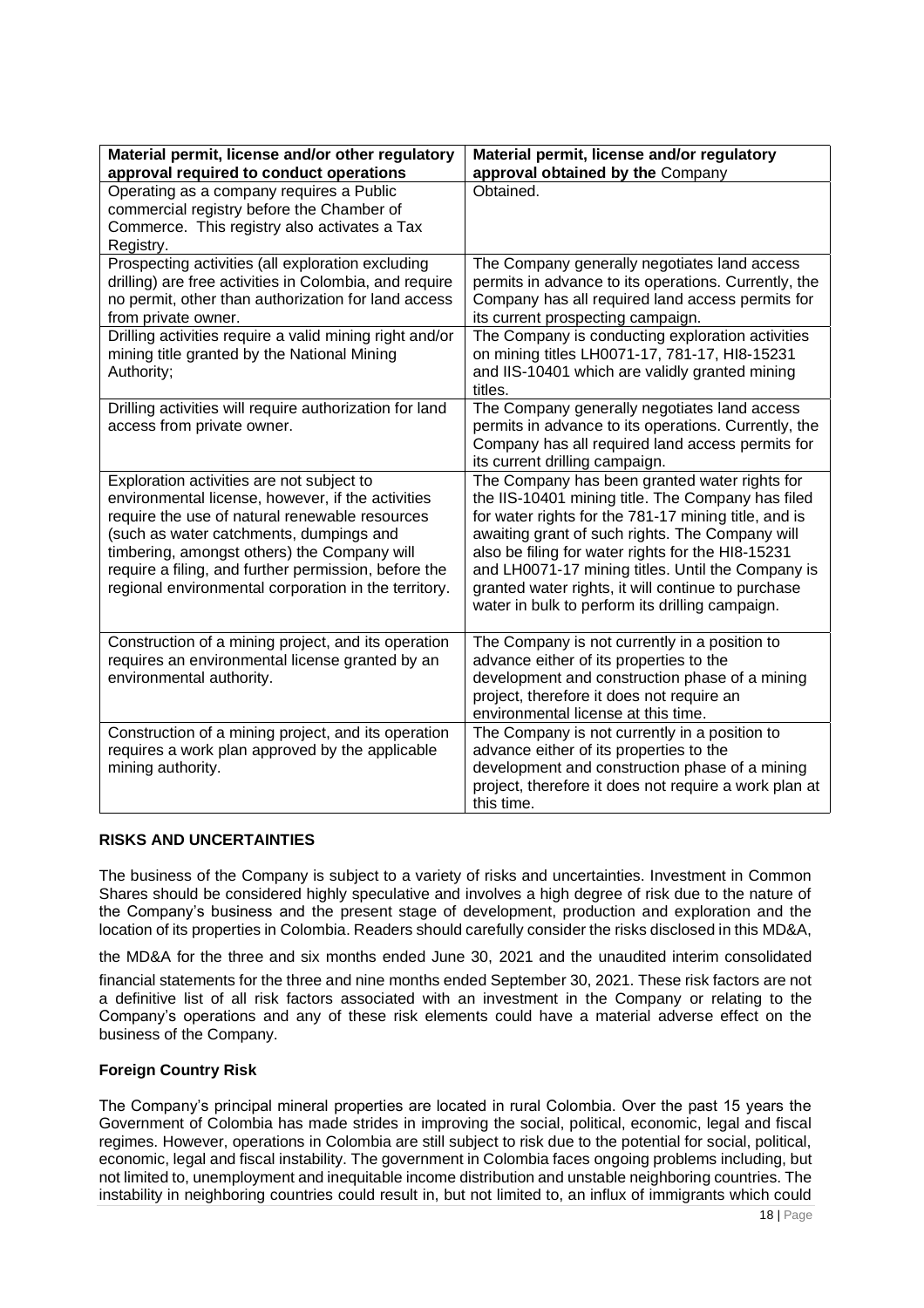result in a humanitarian crisis and/or increased illegal activities. Colombia is also home to a number of insurgency groups and large swaths of the countryside are under guerrilla influence. In addition, Colombia experiences narcotics-related violence, a prevalence of kidnapping, extortion and thefts and civil unrest in certain areas of the country. Such instability may require the Company to suspend operations on its properties. It is common practice in Colombia to have business arrangements with the police and/or army in exchange for protective services. There is a risk that agreements with the police and/or army cannot be reached on time or on terms that are acceptable to the Company which could result in an increase in security threats or loss of control at the project site which could have a material adverse effect on the Company.

Although the Company is not presently aware of any circumstances or facts which may cause the following to occur, other risks may involve matters arising out of the evolving laws and policies in Colombia, any future imposition of special taxes or similar charges, as well as foreign exchange fluctuations and currency convertibility and controls, the unenforceability of contractual rights or the taking or nationalization of property without fair compensation, restrictions on the use of expatriates in the Company's operations, renegotiation or nullification of existing concessions, licenses, permits and contracts, illegal mining, changes in taxation policies, or other matters.

The Government of Colombia reached a peace accord in 2016 with the Revolutionary Armed Forces of Colombia (FARC–EP), the country's largest guerrilla group. The Government of Colombia also entered into and dissolved formal discussions with the country's second largest guerrilla group due to their unwillingness to cease criminal and violent crimes. There is no certainty that the agreements will be adhered to by all of the members of the guerrilla groups or that a peace agreement will be ultimately reached with the country's second largest guerrilla group. There is a risk that any peace agreement might contain new laws or change existing laws that could have a material adverse effect on the Company and its business and operations. Furthermore, the achievement of peace with the country's guerrilla groups could create additional social or political instability in the immediate aftermath, which could have a material adverse effect on the Company.

Colombia's legal and regulatory requirements in connection with companies conducting mineral exploration and mining activities, banking system and controls as well as local business culture and practices are different from those in Canada. The officers and directors of the Company rely, to a great extent, on the Company's Colombian legal counsel and local consultants retained by the Company in order to keep abreast of material legal, regulatory and governmental developments as they pertain to and affect the Company's business operations, and to assist the Company with its governmental relations. The Company must rely, to some extent, on the members of management and the Board who have previous experience working and conducting business in Colombia to enhance its understanding of and appreciation for the local business culture and practices in Colombia. The Company also relies on the advice of local experts and professionals in connection with current and new regulations that develop in respect of banking, financing and tax matters in Colombia. Any developments or changes in such legal, regulatory or governmental requirements or in local business practices in Colombia are beyond the control of the Company and may adversely affect its business.

The Company also bears the risk that changes can occur to the Government of Colombia and a new government may void or change the laws and regulations that the Company is relying upon. Currently, there are no restrictions on the repatriation from Colombia of earnings to foreign entities and Colombia has never imposed such restrictions. However, there can be no assurance that restrictions on repatriation of earnings from Colombia will not be imposed in the future. Exchange control regulations require that any proceeds in foreign currency originated on exports of goods from Colombia (including minerals) be repatriated to Colombia. However, purchase of foreign currency is allowed through any Colombian authorized financial entities for purposes of payments to foreign suppliers, repayment of foreign debt, payment of dividends to foreign stockholders and other foreign expenses.

Due to its location in Colombia, the Company's projects depend in part upon the performance of the Colombian economy. As a result, the Company's business, financial position and results of operations may be affected by the general conditions of the Colombian economy, price instabilities, currency fluctuations, inflation, interest rates, regulatory changes, taxation changes, social instabilities, political unrest and other developments in or affecting Corporation over which the Company does not have control. Because international investors' reactions to the events occurring in one emerging market country sometimes appear to demonstrate a "contagion" effect in which an entire region or class of investment is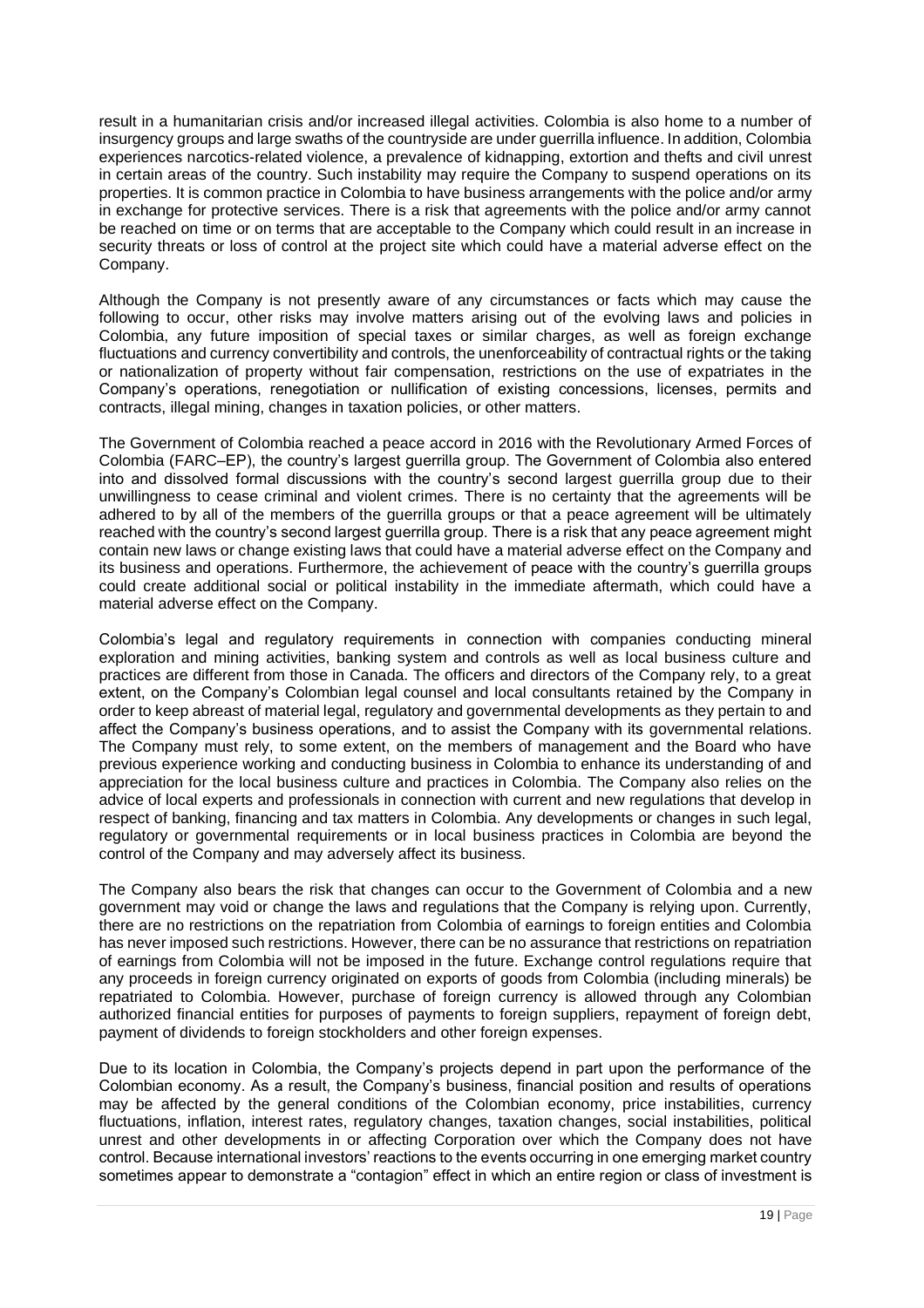disfavoured by international investors, Colombia could also be adversely affected by negative economic or financial developments in other emerging market countries.

## **Investors' Ability to Exercise Statutory Rights and Remedies under Canadian Securities Laws**

The Company is incorporated under the laws of the Province of Ontario. However, the subsidiaries of the Company are organized under the laws of jurisdictions outside of Canada, in particular Bermuda and Colombia, and certain of the officers and directors of the Company reside outside of Canada. This may limit an investor's ability to exercise statutory rights and remedies under Canadian laws. In particular, a Canadian court may determine that it does not have jurisdiction over a claim by an investor against one of the Company's subsidiaries and/or its officers and directors, or that another international jurisdiction is the more convenient forum to adjudicate the claim.

## **Difficulty in Enforcement of Judgments**

The Company has subsidiaries incorporated in Bermuda and Colombia. Certain directors and officers of the Company reside outside of Canada and substantially all of the assets of these persons are located outside of Canada. It may not be possible for shareholders to effect service of process against the Company's directors and officers who are not resident in Canada. In the event a judgment is obtained in Canada against one or more of the directors or officers of the Company for violations of Canadian securities laws or otherwise, it may not be possible to enforce such judgment against those directors and officers not resident in Canada. Additionally, it may be difficult for an investor, or any other person or entity, to assert Canadian securities law claims or otherwise in original actions instituted in Bermuda or Colombia. Courts in these jurisdictions may refuse to hear a claim based on a violation of Canadian securities laws or otherwise on the grounds that such jurisdiction is not the most appropriate forum to bring such a claim. Even if a court in an international jurisdiction agrees to hear a claim, it may determine that the local law, and not Canadian law, is applicable to the claim. If Canadian law is found to be applicable, the content of applicable Canadian law must be proven as a fact, which can be a timeconsuming and costly process. Certain matters of procedure will also be governed by the law in the relevant international jurisdiction.

# <span id="page-19-0"></span>**CAUTION REGARDING FORWARD-LOOKING INFORMATION**

Except for statements of historical fact relating to the Company, certain information contained in this MD&A constitutes "forward-looking information" within the meaning of applicable Canadian securities legislation and "forward-looking statements within the meaning of applicable U.S. securities laws. Forward-looking information includes, but is not limited to: statements with respect to the potential of the Company's properties or projects; exploration results; potential mineralization; exploration plans; obtaining necessary permits; the estimation of mineral resources and mineral reserves; the acquisition of additional projects; the future price of gold and other mineral commodities; the realization of mineral resource and mineral reserve estimates; success of exploration activities; cost and timing of future exploration and development; the development and advancement of a Corporate Social Responsibility ("CSR") program; conclusion of economic evaluations; requirements for additional capital; statements regarding the Company's steps to address its liquidity risk; other statements relating to the financial and business prospects of the Company; and other future events and information as to the Company's strategy, plans or future financial or operating performance. In addition, statements (including data in tables) relating to mineral reserves and resources and gold equivalent ounces are forward-looking statements, as they involve implied assessment, based on certain estimates and assumptions, and no assurance can be given that the estimates will be realized.

Forward-looking statements are statements that are not historical facts and are generally, but not always, identified by use of forward-looking terminology such as "expects", "plans", "anticipates", "believes", "intends", "estimates", "projects", "targets", "potential", "scheduled", "budgeted", "forecasted" and similar expressions or variations (including negative variations), or that events or conditions "will", "would", "may", "might", "could", "should", "will be taken", "occur" or "be achieved".

Forward-looking information is based on the reasonable assumptions, estimates, analysis and opinions of management considered reasonable at the date the statements are made in light of management's experience and its perception of historical trends, current conditions and expected future developments, as well as other factors that it believes to be relevant and reasonable in the circumstances at the date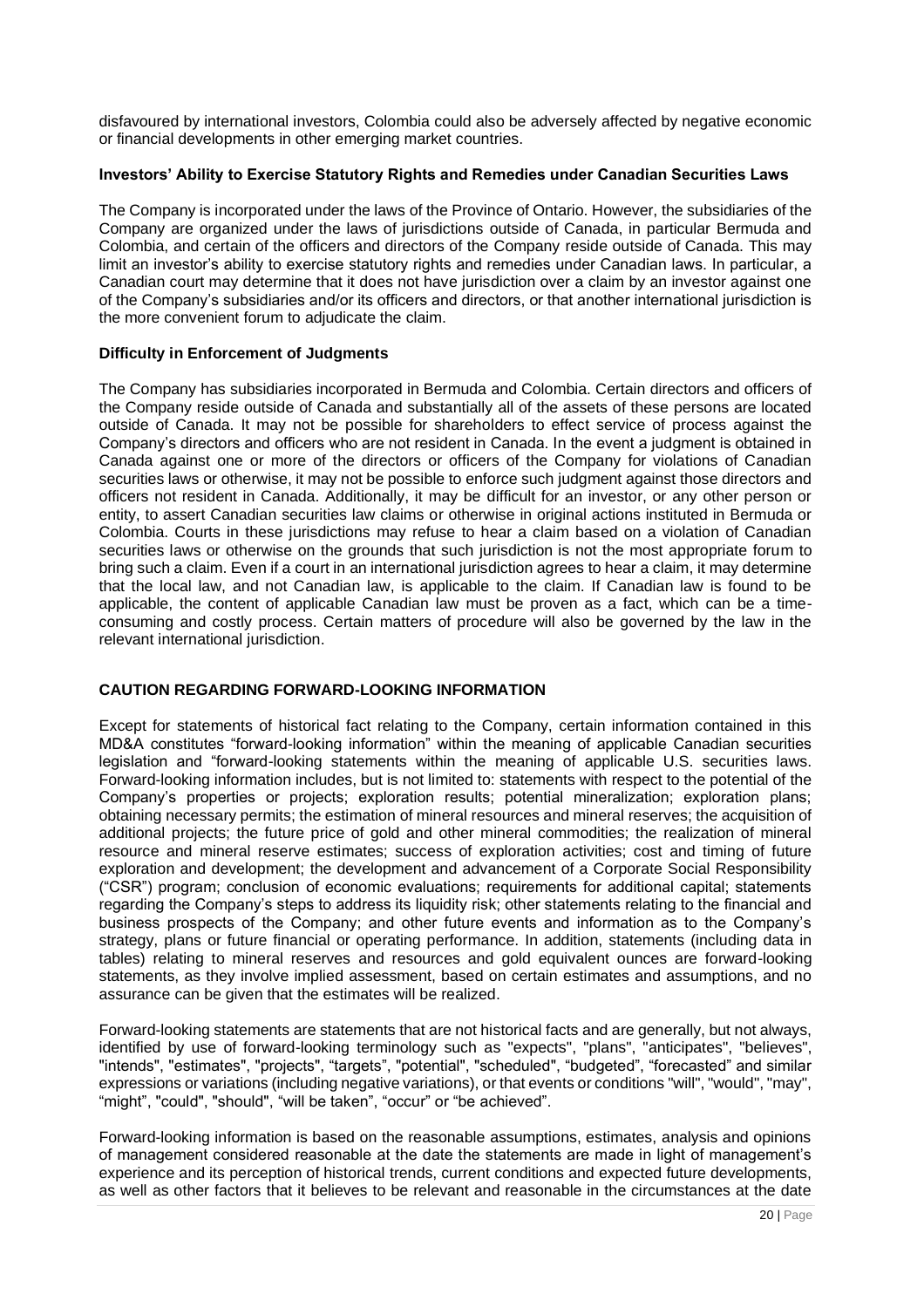that such statements are made. Forward-looking information is inherently subject to known and unknown risks, uncertainties and other factors that may cause the actual results, level of activity, performance or achievements of the Company to be materially different from those expressed or implied by such forwardlooking information, including but not limited to risks related to: uncertainties associated with negotiations, misjudgments in the course of preparing forward-looking information; the actual results of exploration activities; the inherent risks involved in the exploration and development of mineral properties; liquidity risk; the presence of artisanal miners and the effect of mineral extraction by third parties without title; unreliable historical data for projects; cybersecurity risks; risks regarding community relations; security risks; ability to maintain obligations; uncertainties inherent in conducting operations in a foreign country; uncertainties related to the availability and costs of financing needed in the future; reliance on outside contractors in certain exploration operations; risks arising from labour and employment matters; health and safety risks; risks related to use of explosives; reliance on adequate infrastructure for exploration activities; unexpected adverse changes that may result in failure to comply with environmental and other regulatory requirements; environmentally-protected areas/forest reserves risks; dependence on key management employees; title risks related to the ownership of the Company's projects; the Company's limited operating history; risks relating to retaining employees and consultants with special skills and knowledge; fluctuations in mineral prices; uninsurable risks related to exploration; risks relating to shareholder(s) exercising significant control over the Company; delays in obtaining government approvals; uncertainties inherent in conducting operations in a foreign country; title risks related to the ownership of the Company's projects and the related surface rights and to the boundaries of the Company's projects; risks relating to the Company's pending concession applications; uncertainties related to the availability and costs of financing needed in the future; differing interpretations of tax regimes in foreign jurisdictions; the loss of Canadian tax resident status; recovery of value added taxes; compliance with government regulation, anti-corruption laws and ESTMA; uncertainties inherent in competition with other exploration companies; non-governmental organization intervention and the creation of adverse sentiment among the inhabitants of areas of mineral development; uncertainties related to conflicts of interest of directors and officers of the Company; social media influence and reputation; the ability to fund operations through foreign subsidiaries; the residency of directors, officers and others; uncertainties related to holding minority interests in other companies; foreign currency fluctuations; global economic conditions; the market price of shares of the Company; the payment of future dividends; future sales of shares of the Company by existing shareholders; seizure or expropriation of assets; accounting policies and internal controls; passive foreign investment corporation; litigation risks; indigenous peoples; impairment of mineral properties; and Bermuda legal matters. See "Risks and Uncertainties" in this MD&A for further discussion regarding risk factors.

# **Material Forward-Looking Information**

The unaudited interim consolidated financial statements of the Company for the three and nine months ended September 30, 2021 were prepared on a going concern basis. The going concern basis assumes that the Company will continue in operation for the foreseeable future and will be able to realize its assets and discharge its liabilities and commitments in the normal course of business. The assumption is based on the anticipation of obtaining additional sources of financing to fund its exploration and operating activities for the foreseeable future. There is no assurance that the Company will be able to obtain adequate financing in the future or that such financing will be on terms advantageous to the Company.